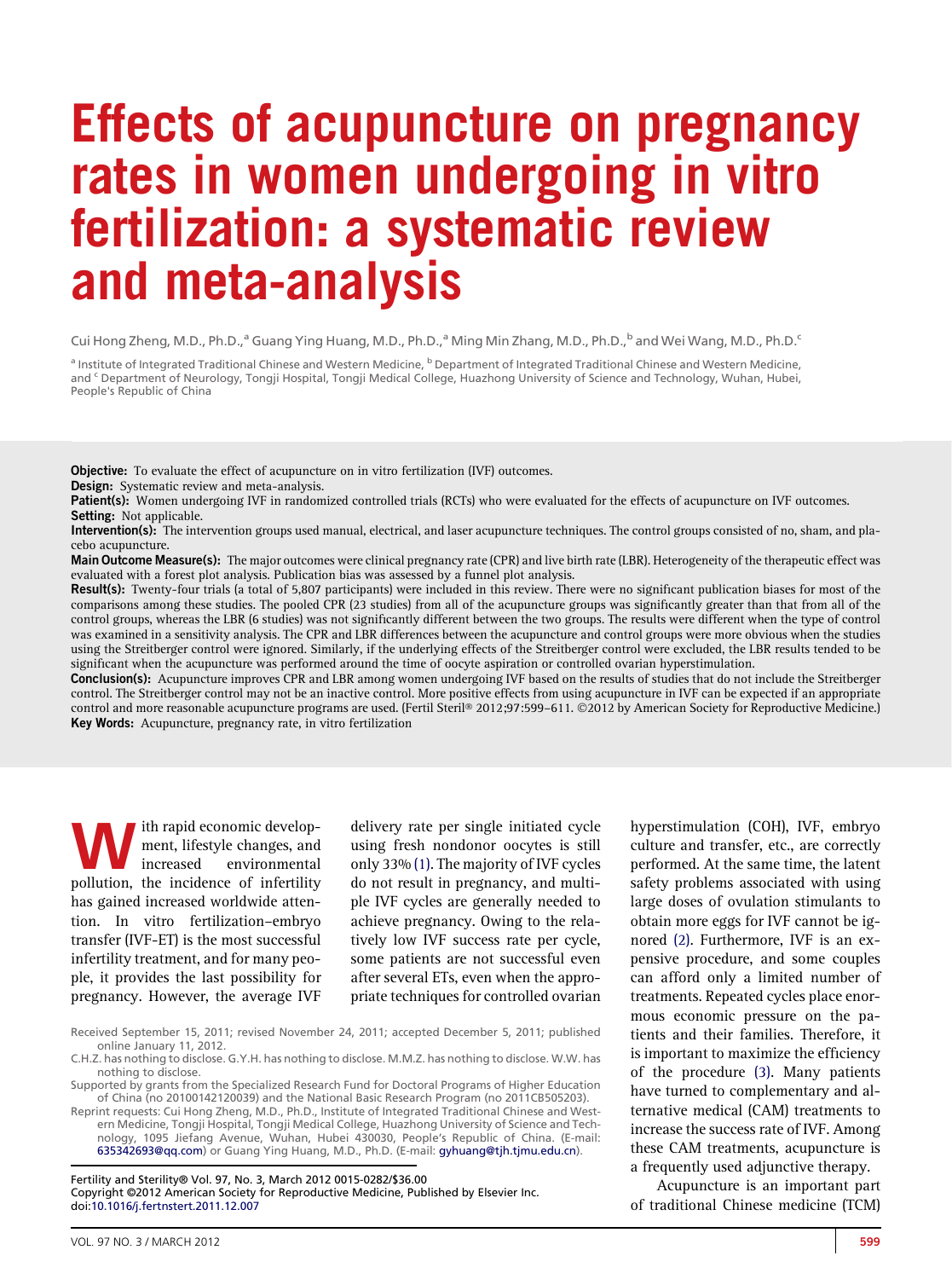that dates back at least 3,000 years. Acupuncture can cure disease because it can stimulate the body's self-regulatory ability as characterized by integrity and ambidirectional dominance. Consumer surveys  $(4, 5)$  have shown that  $7\%$ –19% of the population in Europe has used acupuncture to treat various kinds of diseases. Acupuncture has also gained increased popularity in Western countries owing to its convenience, lack of side effects, and unique therapeutic effects.

As a method of treating disease, acupuncture is based on the principles of TCM meridians and acupoints. Meridians are the main and collateral channels of a network of passages through which vital energy circulates and along which acupoints are distributed. There are 14 main meridians, on which more than 400 acupoints are located. Acupoints are not isolated; they are special points on the surface of the body where the vital energy (qi and blood) of the viscera infuses. In other words, there are inherent relationships between acupoints and internal organs that correspond loosely to the organs of Western medicine. Therefore, diseases of the entrails may be reflected in acupoints through meridians, and acupuncture at acupoints can affect the corresponding organs through meridians. Traditional acupuncture involves inserting disposable sterilized needles into the skin at acupoints along the meridians. The needles can then be stimulated by hand or by a small electric current in the case of electroacupuncture (EA). In a conventional acupuncture treatment, four to ten points are needled for 15–30 minutes. Acupuncturists emphasize a sensation called ''de qi,'' which is characterized both by the patient feeling soreness, numbness, or heaviness at the needling point or along the meridians and by the acupuncturist sensing a sinking and compactness below the needle; it is considered to be an important factor for obtaining therapeutic efficacy [\(6\)](#page-11-0). Laser acupuncture is a new form of this treatment; it combines modern science and technology with traditional methods by using a low-energy laser beam to directly irradiate acupoints.

Since the first report by Stener-Victorin et al. [\(7\)](#page-11-0) in 1999 suggesting that acupuncture can increase the clinical pregnancy rate (CPR) of IVF, the application of acupuncture to IVF has attracted great interest from the international community.

More than 40 clinical trials evaluating acupuncture in IVF have been performed in recent years. However, whether acupuncture improves IVF pregnancy rates is still a matter of debate. Some studies have suggested a positive impact from adding acupuncture to IVF, but others do not confirm this effect. Seven systematic reviews and meta-analyses of randomized controlled trials (RCTs) have investigated the ability of acupuncture to increase IVF success rates. However, these meta-analyses have led to contradictory conclusions.

The first meta-analysis was performed by Manheimer et al. (seven trials with 1,366 participants) and published in BMJ in February 2008 [\(8\).](#page-11-0) The main conclusions of that study were that acupuncture given around ET improved the rates of clinical pregnancy, ongoing pregnancy, and live birth in women undergoing IVF. The second analysis was conducted by Ng et al. (10 trials with 2,003 subjects) and published in Fertility and Sterility in July 2008 [\(9\)](#page-11-0); it clearly

demonstrated that the IVF pregnancy rate was significantly increased, especially when the acupuncture was administered on the day of ET. The third analysis, published by Cheong et al. [\(6\)](#page-11-0) in the Cochrane Database of Systematic Reviews in 2009 (13 trials with 2,300 participants), concluded that acupuncture performed on the day of ET increased live birth rates (LBRs) but did not increase CPRs or show beneficial effects on pregnancy outcomes when acupuncture was performed around the time of oocyte retrieval. The other four meta-analyses, published by El-Toukhy et al. in 2008 (13 trials, 2,500 participants) [\(10\),](#page-11-0) Cheong et al. in 2010 (14 trials, 2,670 subjects) [\(11\),](#page-11-0) El-Toukhy et al. in 2009 [\(12\),](#page-11-0) and Sunkara et al. in 2009 [\(13\)](#page-11-0) (14 trials, 2,870 subjects), could not confirm a beneficial effect from using acupuncture during IVF.

Why did these meta-analyses addressing the same question produce such different answers? Systematic reviews and meta-analyses are generally regarded to be the most reliable tool for summarizing the existing evidence. However, they often show differences in their results and conclusions. The most common reasons for these discrepancies are differences in inclusion criteria and methods of searching the literature, data extraction, and data analysis [\(14\),](#page-11-0) though all of these aspects were considered in some way in these reviews. In particular, some older and even more recent RCTs were ignored in these analyses. Therefore, it is difficult to draw a definitive conclusion based on the published meta-analyses. Consequently, a new comprehensive systematic review and overall meta-analysis is indispensable for drawing more reliable conclusions on the ability of acupuncture to improve pregnancy outcomes when used as an adjunct in women undergoing IVF.

## MATERIALS AND METHODS Literature Search and Data Collection

We searched digital databases for relevant studies, including Pubmed (1977 to July 2011), Embase (1974 to July 2011), the Cochrane Library, and the Clinical Trials Register. We also searched Chinese databases, such as the Wanfang database (1998 to July 2011), CNKI database (1999 to July 2011), and VIP database (1989 to July 2011).

The following were used as free text terms and MeSH terms (shown in italics): acupuncture, electroacupuncture, acupuncture and moxibustion, acupoint and IVF, in vitro fertilization, and assisted reproductive (or reproduction) technology. We combined this search strategy with a filter for clinical trials.

The following terms were used in the Chinese database searches: "ZHEN JIU" (which means "acupuncture and moxibustion"); "ZHEN CI" (which means "acupuncture"); "TI WAI SHOU JING" (which means "in vitro fertilization"); "SHI GUAN YING ER'' (which means ''test tube baby''); and ''IVF.''

We also carefully scanned the references of relevant publications and added the relevant publications to the search. When questions arose related to the design or outcomes of the trials, the corresponding authors were contacted to confirm the information we extracted from their trials or to clarify any ambiguities.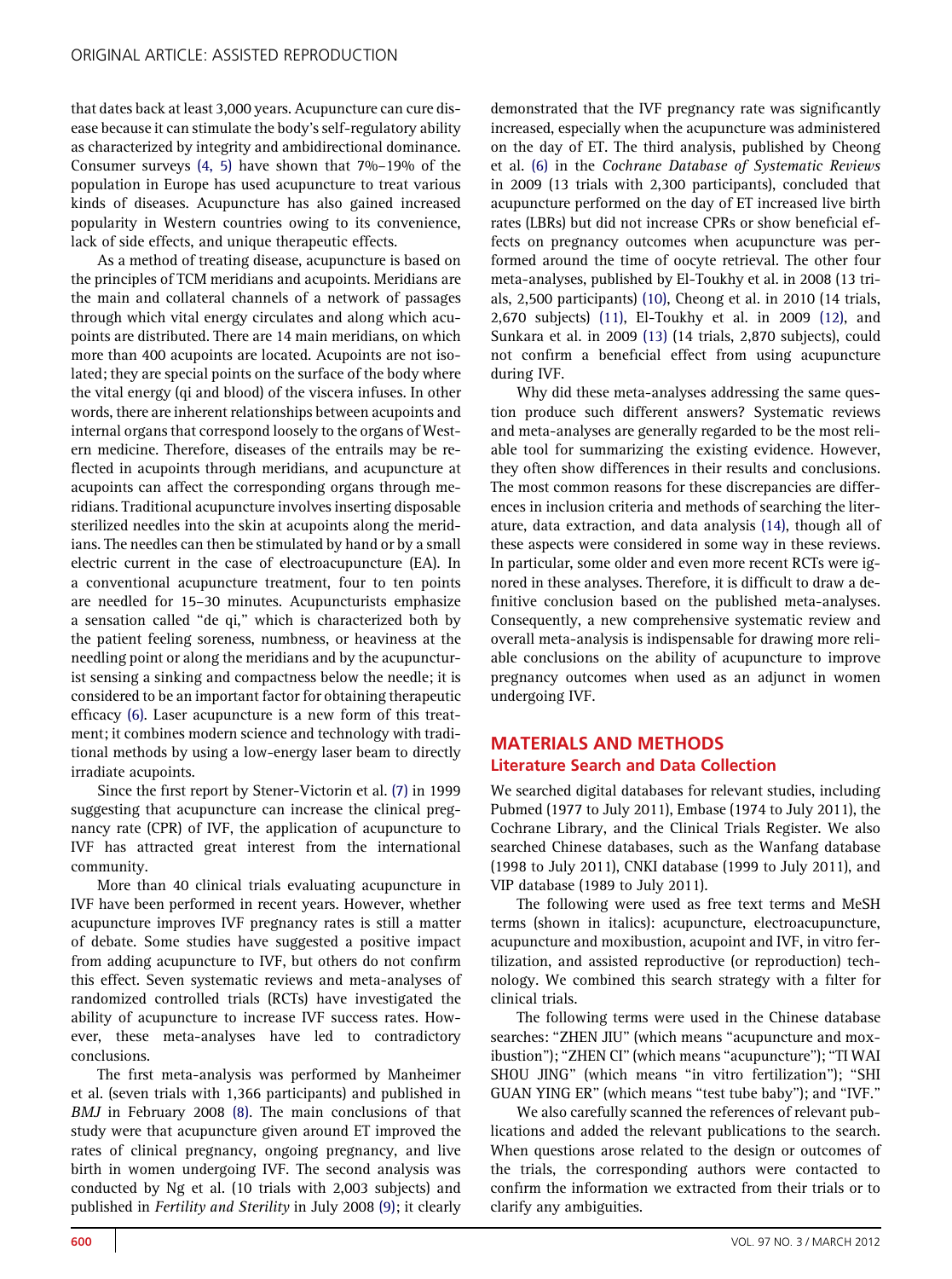#### Study Selection

All RCTs that evaluated the effects of acupuncture, including manual (MA), electrical (EA), and laser (LA) acupuncture techniques, on IVF outcomes in women undergoing IVF with or without intracytoplasmic sperm injection (ICSI) were considered. The control groups consisted of no, sham, and placebo acupuncture (''no acupuncture'' meaning no adjunctive treatment). In principle, four styles of sham or placebo acupuncture exist: 1) superficial needling in true acupoints or in nonacupoints nearby; 2) true needling in nonacupoints or in acupoints thought not to influence fertility; 3) blunt (placebo) needling on the surface of true acupoints or nonacupoints nearby (e.g., Streitberger placebo acupuncture); and 4) sham LA in which the laser device does not emit light pulses. Neither the type, i.e., full article or abstract, nor language of the publication restricted the trials included in this study.

Retrospective studies, case series, and studies with a crossover design were excluded. RCTs without a clear description of at least one of the IVF outcomes, particularly those not describing the exact numbers of pregnancies (events) and initial setups (total), were also not considered.

The literature searching, study selection, data extraction, and statistical analysis were performed independently by two reviewers (Zheng and Zhang). Any disagreements about inclusions or analyses were resolved by consensus or arbitration by a third reviewer (Huang).

#### Data Extraction and Analysis

Specific characteristics were extracted from each study: method of randomization, allocation concealment, blinding, sample size, population features, intervention (e.g., acupuncture style, MA, EA, or LA), time of commencement, duration of treatment, type of control (no, sham, or placebo acupuncture), number of randomizations, and IVF outcomes.

The IVF outcomes consisted of the biochemical pregnancy rate (BPR; a positive hCG serum or urine test  $\geq$  11 days after ET), CPR (presence of at least one intrauterine gestational sac or fetal heartbeat confirmed by ultrasound 4–6 weeks after ET), ongoing pregnancy rate (OPR; pregnancy beyond 10 weeks of gestation, as confirmed by fetal heart activity on ultrasound), LBR (a baby born alive after 24 weeks gestation), implantation rate (IR; number of gestational sacs divided by number of transfered embryos), miscarriage rate  $(MR; [CP - OP]/CP)$ , and any reported side effects from the treatment.

The pregnancy outcomes reported in these trials were pooled and expressed as odds ratios (OR) with 95% confidence intervals (CIs) in the Review Manager 5.1 metaanalysis software. Both the different control methods and the different acupuncture times were used for sensitivity subgroup analyses. We used a fixed-effects model for these meta-analyses if the heterogeneity for the trials' characteristics showed  $P > 0.05$ ; otherwise, we used a random-effects model. All of the meta-analyses were based on both the number of women randomized and the number of women who completed ET. That is, we performed both an intention-totreat analysis (ITT) and a treated-per-protocol analysis (TPP); the former would underestimate the effect of acupuncture, the latter overestimate it.

The heterogeneity of the therapeutic effects was evaluated graphically with the use of forest plot analysis and statistically by chi-square test. The publication bias was assessed by funnel plot analysis (R 2.0).

#### RESULTS

Thirty-one RCTs involving acupuncture and IVF were identified. Seven trials were excluded: Quintero et al 2004 [\(15\),](#page-11-0) Udoff et al 2006 [\(16\),](#page-11-0) Humaidan et al 2006 [\(17\),](#page-11-0) Moy et al 2008 [\(18\),](#page-11-0) Kong et al 2009 [\(19\),](#page-11-0) Li et al 2009 [\(20\),](#page-11-0) and Omodei et al 2010 [\(21\).](#page-11-0) Although the study conducted by Quintero et al. (2004) was a randomized-control and double-blind trial, it was also a crossover pilot study using a needle-like device for the sham acupuncture control. Furthermore, data for the exact pregnancy events and totals were not available, because the trial used pregnancy rates only, which was also the reason for excluding the Udoff et al 2006, Moy et al 2008, and Omodei et al 2010 studies. Both the Humaidan et al 2006 and the Kong et al 2009 studies were RCTs, but the control was a real acupuncture group with only the stimulation parameter differing from the intervention group. The data on the number of canceled IVF cycles in Li et al 2009 was inconsistent, for which reason we excluded it.

Twenty-four trials [\(7, 22](#page-11-0)–44) (a total of 5,807 participants and 5,547 finished ETs; [Table 1\)](#page-3-0) were included in the analysis.

#### Publishing Form

Nineteen trials were published as full text, and five [Paulus et al 2003 [\(23\)](#page-11-0), Benson et al 2006 [\(27\)](#page-11-0), Craig et al 2007 [\(28\),](#page-11-0) Fratterelli et al 2008 [\(30\)](#page-11-0), and Arnoldi et al 2010 [\(39\)\]](#page-12-0) were published as abstracts. Twenty-two trials were published in English and two [Cui et al 2007 [\(29\)](#page-11-0) and Chen et al 2009 [\(31\)\]](#page-11-0) in Chinese.

#### **Country**

The trials were conducted in nine different countries. Three of them were performed in fertility clinics in Germany [Paulus et al 2002 [\(22\),](#page-11-0) Paulus et al 2003 [\(23\)](#page-11-0), and Dieterle et al 2006 [\(26\)](#page-11-0)], six were from the United States [Benson et al 2006 [\(27\)](#page-11-0), Craig et al 2007 [\(28\),](#page-11-0) Fratterelli et al 2008 [\(30\),](#page-11-0) Domar et al 2009 [\(32\),](#page-12-0) Magarelli et al 2009 [\(34\)](#page-12-0), and Moy et al 2011 [\(40\)](#page-12-0)] and one each was from Australia [Smith et al 2006 [\(24\)\]](#page-11-0), Brazil [Madaschi et al 2010 [\(38\)](#page-12-0)], Italy [Arnoldi et al 2010 [\(39\)](#page-12-0)], and Austria [Sator-Katzenschlager et al 2006 [\(44\)\]](#page-12-0). Three studies were performed in Sweden [Gejervall et al 2005 [\(43\)](#page-12-0), Stener-Victorin et al 1999 [\(7\)](#page-11-0), and Stener-Victorin et al 2003 [\(41\)\]](#page-12-0), five were from China [Chen et al 2009 (Jinan) [\(31\)](#page-11-0), Cui et al 2007 (Jinan) [\(29\)](#page-11-0), Ho et al 2009 (Taiwan) [\(33\),](#page-12-0) So et al 2009 (Hong Kong) [\(35\),](#page-12-0) and So et al 2010 (Hong Kong) [\(36\)](#page-12-0)], and three were from Denmark [Humaidan et al 2004 [\(42\),](#page-12-0) Westergaard et al 2006 [\(25\)](#page-11-0), and Andersen et al 2010 [\(37\)\]](#page-12-0).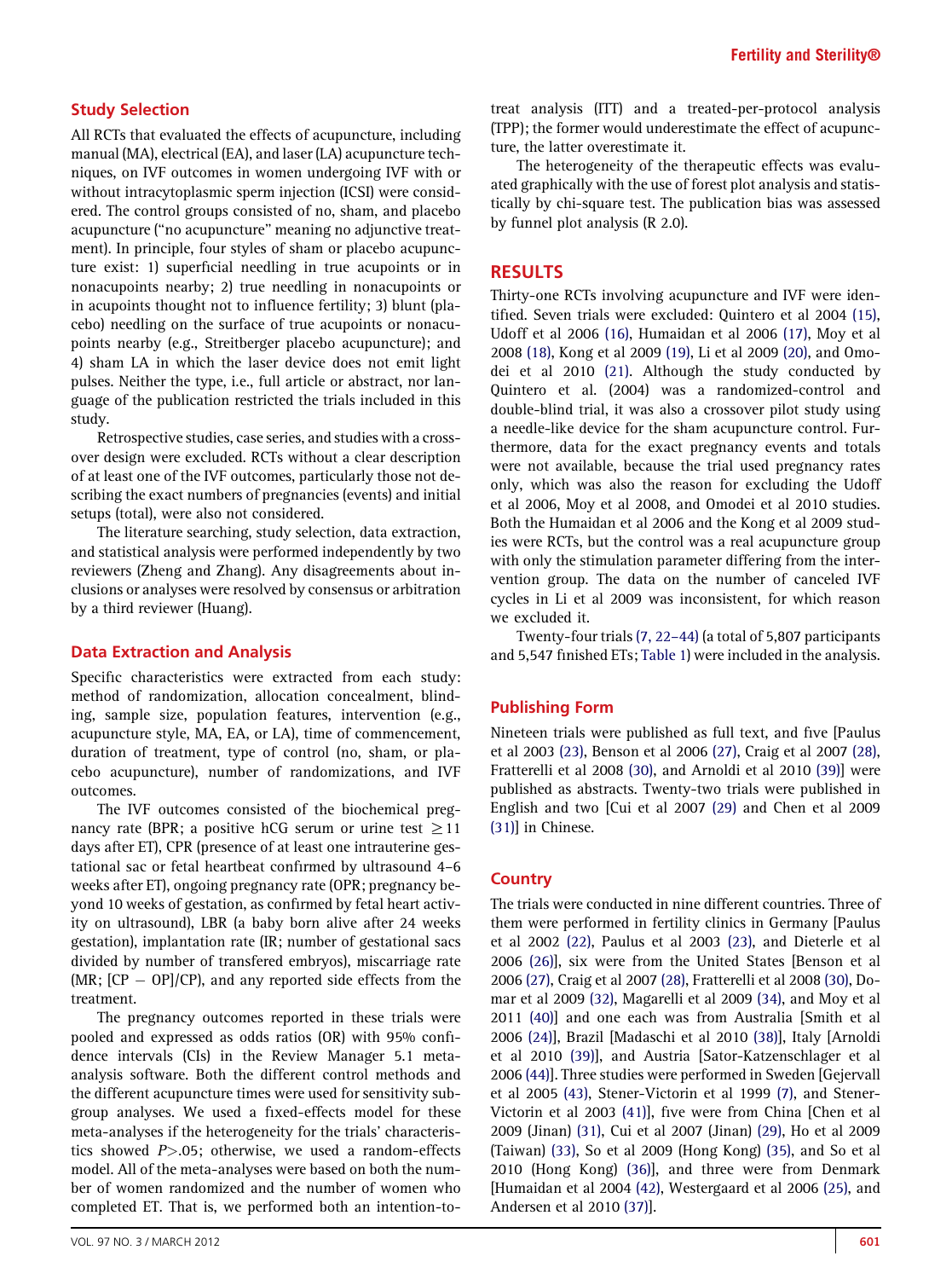#### <span id="page-3-0"></span>TABLE 1

Characteristics of the studies included in this review.

|                                      |                                               | <b>Power</b> |                | Intervention |    |           | Control        | Acupunc.              |            |            | <b>IVF</b> outcome |            |    |           |                    |
|--------------------------------------|-----------------------------------------------|--------------|----------------|--------------|----|-----------|----------------|-----------------------|------------|------------|--------------------|------------|----|-----------|--------------------|
| Author                               | Main objective                                | calculation  | <b>MA</b>      | EA           | LA | <b>SC</b> | <b>OC</b>      | juncture <sup>a</sup> | <b>BPR</b> | <b>CPR</b> | <b>OPR</b>         | <b>LBR</b> | IR | <b>MR</b> | <b>Analysis</b>    |
| 1. Paulus 2002 (22)                  | IVF outcome                                   | No.          |                |              |    |           |                | A                     |            |            |                    |            |    |           | ITT                |
| 2. Paulus 2003 (23)                  | IVF outcome                                   | <b>No</b>    |                |              |    |           |                |                       |            |            |                    |            |    |           | ITT                |
| 3. Smith 2006 (24)                   | IVF outcome                                   | Yes          |                |              |    |           |                |                       |            |            |                    |            |    |           | ITT                |
| 4. Westergaard 2006 (25)             | IVF outcome                                   | Yes          | $\sqrt{(2)^b}$ |              |    |           |                |                       |            |            |                    |            |    |           | TPP                |
| 5. Dieterle 2006 (26)                | IVF outcome                                   | Yes          |                |              |    |           |                |                       |            |            |                    |            |    |           | ITT                |
| 6. Benson 2006 (27)                  | IVF outcome                                   | <b>No</b>    |                |              |    |           | $\sqrt{(3)^c}$ |                       |            |            |                    |            |    |           | ITT                |
| 7. Craig 2007 (28)                   | IVF outcome                                   | <b>No</b>    |                |              |    |           |                |                       |            |            |                    |            |    |           | TPP                |
| 8. Cui 2007 (29)                     | IVF outcome                                   | <b>No</b>    |                |              |    |           |                |                       |            |            |                    |            |    |           | ITT                |
| 9. Fratterelli 2008 (30)             | IVF outcome                                   | Unclear      |                |              |    |           | $\sqrt{(3)^c}$ |                       |            |            |                    |            |    |           | ITT                |
| 10. Chen J 2009 (31)                 | IVF outcome                                   | <b>No</b>    |                |              |    |           |                |                       |            |            |                    |            |    |           | <b>ITT and TPP</b> |
| 11. Domar 2009 (32)                  | IVF outcome                                   | <b>No</b>    |                |              |    |           |                |                       |            |            |                    |            |    |           | ITT                |
| 12. Ho 2009 (33)                     | IVF outcome                                   | <b>No</b>    |                |              |    |           |                |                       |            |            |                    |            |    |           | ITT                |
| 13. Magarelli 2009 (34)              | IVF outcome                                   | Yes          |                |              |    |           |                |                       |            |            |                    |            |    |           | ITT                |
| 14. So 2009 (35)                     | IVF outcome                                   | Yes          |                |              |    |           |                |                       |            |            |                    |            |    |           | ITT                |
| 15. So 2010 (36)                     | FET outcome                                   | Yes          |                |              |    |           |                |                       |            |            |                    |            |    |           | ITT                |
| 16. Andersen 2010 (37)               | IVF outcome                                   | Yes          |                |              |    |           |                |                       |            |            |                    |            |    |           | <b>ITT and TPP</b> |
| 17. Madaschi 2010 (38)               | IVF outcome                                   | Yes          |                |              |    |           |                |                       |            |            |                    |            |    |           | ITT                |
| 18. Arnoldi 2010 (39)                | IVF outcome                                   | Unclear      |                |              |    |           |                |                       |            |            |                    |            |    |           | <b>ITT</b> and TPP |
| 19. Moy 2011 (40)                    | IVF outcome                                   | Yes          |                |              |    |           |                |                       |            |            |                    |            |    |           | TPP                |
| 20. Stener-Victorin 1999 (7)         | Pain-relieving effect                         | <b>No</b>    |                |              |    |           |                |                       |            |            |                    |            |    |           | TPP                |
| 21. Stener-Vctorin 2003 (41)         | IVF outcome                                   | Yes          |                |              |    |           |                |                       |            |            |                    |            |    |           | TPP                |
| 22. Humaidan 2004 (42)               | Pain-relieving effect                         | Yes          |                |              |    |           |                |                       |            |            |                    |            |    |           | TPP                |
| 23. Gejervall 2005 (43)              | Pain-relieving effect                         | Yes          |                |              |    |           |                |                       |            |            |                    |            |    |           | <b>ITT and TPP</b> |
| 24. Sator-Katzenschlager<br>2006(44) | Pain-relieving effect                         | Yes          |                |              |    |           |                | <sub>R</sub>          |            |            |                    |            |    |           | TPP                |
| Total                                | 20 IVF outcome.<br>4 pain-relieving<br>effect | 13 yes       | 16(17)         | 9            |    | 5         | 19(23)         | 14A 5B 5C             | 12         | 23         | 8                  | Б          | 8  | 8         | 17 ITT, 11 TPP     |

Note: BPR = biochemical pregnancy rate; CPR = clinical pregnancy rate; EA = electroacupuncture; IR = implantation rate; ITT = intention-to-treat; MA = manual acupuncture; LA = laser acupuncture; LBR = live birth rate; MR =

 $a^a$  A = acupuncture was performed around the time of embryo transfer; B = acupuncture was performed around the time of oocyte aspiration; C = acupuncture was mainly performed during the course of controlled ovarian hype

<sup>b</sup> Two MA groups.<br><sup>c</sup> Three control groups.

Zheng. Effects of acupuncture on IVF pregnancy rates. Fertil Steril 2012.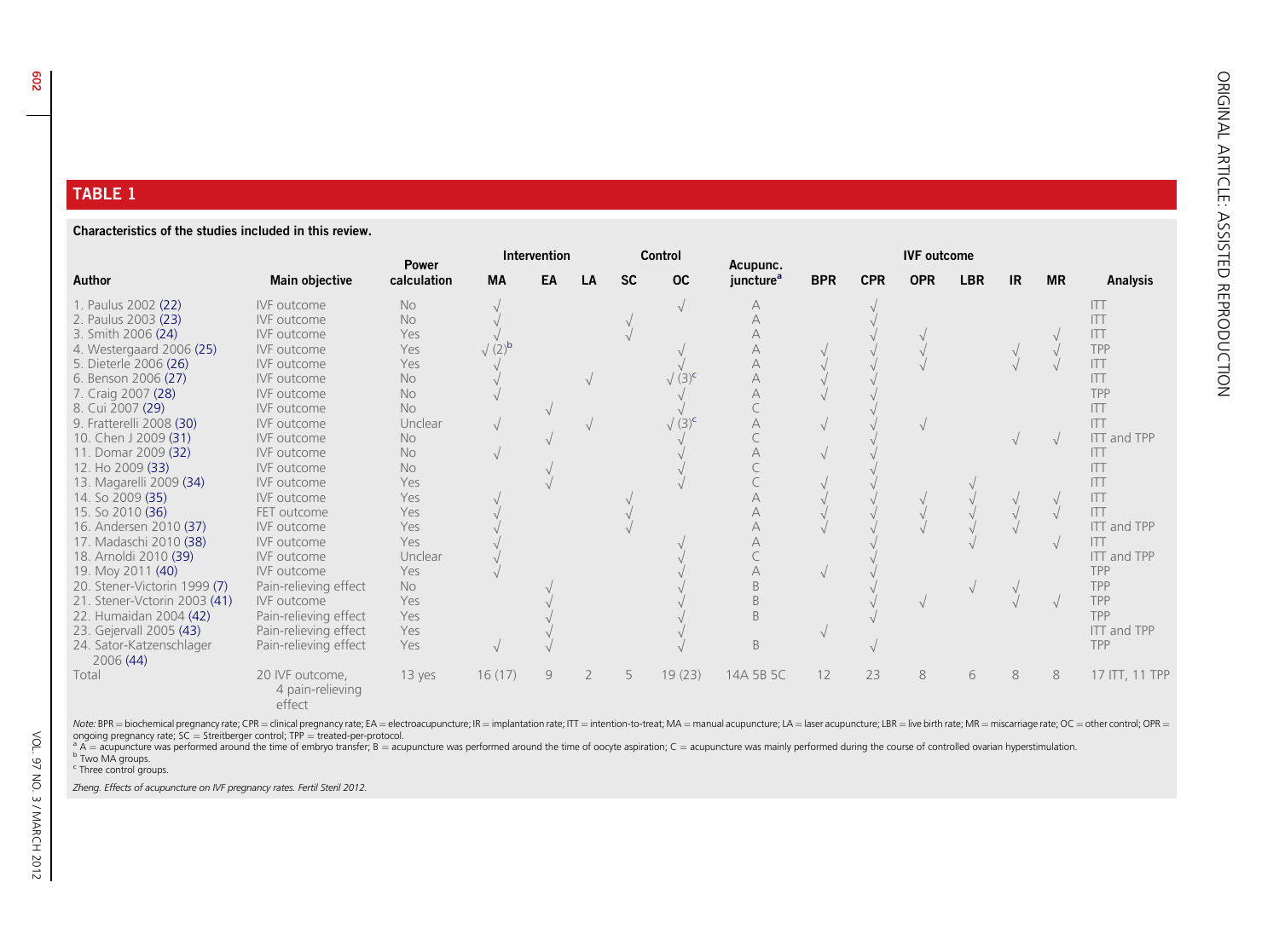#### **Centers**

Four studies [Stener-Victorin et al 1999 [\(7\)](#page-11-0) and 2003 [\(41\),](#page-12-0) Craig et al 2007 [\(28\)](#page-11-0), and Andersen et al 2010 [\(37\)\]](#page-12-0) were multicenter trials, but the remaining 20 studies were performed in a single center.

#### Objectives and Outcomes

Four of these trials [Stener-Victorin et al 1999 [\(7\),](#page-11-0) Humaidan et al 2004 [\(42\),](#page-12-0) Gejervall et al 2005 [\(43\),](#page-12-0) and Sator-Katzenschlager et al 2006 [\(44\)\]](#page-12-0) were performed to evaluate the pain-relieving effects of acupuncture used around the time of oocyte aspiration (OA), and three of these four studies calculated the required sample size according to the primary objective rather than the secondary IVF outcome. The remaining 20 trials were designed to assess the effects of acupuncture on pregnancy rates from IVF, but only ten of them used a sample size sufficient to detect an effect on IVF outcomes between the study groups. Thirteen trials performed ITT analysis, seven performed TPP analysis, and four performed both ITT and TPP [\(Table 1\)](#page-3-0).

#### Interventions and Controls

As presented in [Table 1,](#page-3-0) 16 trials used MA as an adjunctive treatment, two of which also used LA as a second intervention group [Benson et al 2006 [\(27\)](#page-11-0) and Fratterelli et al 2008 [\(30\)\]](#page-11-0), and Westergaard et al 2006 [\(25\)](#page-11-0) used two MA intervention groups and one control group. Nine studies used EA.

Five studies used the Streitberger control. Smith et al 2006 [\(24\)](#page-11-0) used sham acupuncture at points close to the real points, and Paulus et al 2003 [\(23\),](#page-11-0) So et al 2009 [\(35\)](#page-12-0) and 2010 [\(36\)](#page-12-0), and Andersen et al 2010 [\(37\)](#page-12-0) used sham acupuncture in a manner identical to the acupuncture used in the study group. Five studies used other forms of sham acupuncture. Dieterle et al 2006 [\(26\)](#page-11-0) used an actual needling procedure on acupoints that were designed not to affect fertility, Benson et al 2006 [\(27\)](#page-11-0) and Fratterelli et al 2008 [\(30\)](#page-11-0) used sham LA, Sator-Katzenschlager et al 2006 [\(44\)](#page-12-0) used adhesive tape instead of needles and no electrical stimulation, and Moy et al 2011 [\(40\)](#page-12-0) used needles on non-qi lines. Sixteen studies used no intervention as the control group: Paulus et al 2002 [\(23\)](#page-11-0), Westergaard et al 2006 [\(25\),](#page-11-0) Benson et al 2006 [\(27\)](#page-11-0), Craig et al 2007 [\(28\),](#page-11-0) Cui et al 2007 [\(29\),](#page-11-0) Fratterelli et al 2008 [\(30\)](#page-11-0), Chen et al 2009 [\(31\),](#page-11-0) Domar et al 2009 [\(32\)](#page-12-0), Ho et al 2009 [\(33\)](#page-12-0), Magarelli et al 2009 [\(34\)](#page-12-0), Madaschi et al 2010 [\(38\)](#page-12-0), Arnoldi et al 2010 [\(39\),](#page-12-0) Stener-Victorin et al 1999 [\(7\)](#page-11-0), Stener-Victorin et al 2003 [\(41\)](#page-12-0), Humaidan et al 2004 [\(42\)](#page-12-0), and Gejervall et al 2005 [\(43\).](#page-12-0) Benson et al 2006 [\(27\)](#page-11-0) and Fratterelli et al 2008 [\(30\)](#page-11-0) had two intervention groups (MA and LA) and three control groups (sham LA, relaxation, and no intervention).

To simplify the statistical analyses, we combined all of the control groups that did not use the Streitberger approach into a single ''other control'' group, and Streitberger placebo acupuncture was considered to be a single control group.

#### Acupuncture Time

We divided the trials into three types according to their acupuncture times [\(Table 1](#page-3-0)). In type A, the acupuncture was performed around the time of ET. An example of type A is the study by Paulus et al 2002 [\(22\),](#page-11-0) which performed two 25-minute sessions immediately before and after ET. In type B, the acupuncture was performed around the time of OA. An example of type B is the study by Stener-Victorin et al 1999 [\(7\),](#page-11-0) which began  $\geq$  30 minutes before OA and terminated immediately after OA. In type C, the acupuncture was mainly performed during the course of COH, and four or more sessions were administered. An example of type C is the study by Ho et al 2009 [\(33\),](#page-12-0) which administered treatments four times, twice a week for 2 weeks, from day 2 of the study to the day before OA. Another example is the study by Magarelli et al 2009 [\(34\)](#page-12-0), who used nine electrostimulation acupuncture treatments before egg retrieval and one pre- and one post-ET treatment. There were a total of 14 type A trials, five type B trials, and five type C trials.

#### Quality of the Studies

Although all twenty-four of the studies were RCTs, few provided detailed information on the randomization procedure, allocation concealment, blinding of assessors, etc., which made assessing all of the potential sources of bias in these studies difficult. There was also significant clinical heterogeneity among the studies, which may have been attributable to variations in the acupuncture techniques (MA, EA, or LA), time of commencement, total dose of the intervention, method of control, acupoints, and patient populations across these studies.

Owing to the nature of acupuncture studies, absolute double blinding was often not possible. Some studies that used sham acupuncture for the control group came near to double blinding, whereas others that used no intervention as the control were completely nonblinded trials.

Funnel plot analysis showed that there were no significant publication biases for most of the comparisons (number of trials  $\geq$ 3), except for "Acupuncture versus all controls: LBR, IR'' and ''Around OA: acupuncture versus all controls: CPR''.

#### Comparisons of IVF Pregnancy Outcomes by Type of Controls

Comparisons with all control groups. BPR data were available from 12 trials ( $n = 3,640$ ), but the statistical heterogeneity between the studies was found to be significant  $(P=.0001)$ . Pooling the results of these 12 trials into the random-effects model showed no distinct BPR differences between all acupuncture groups and all control groups  $(P = .77; \text{ OR } 1.04,$ 95% CI 0.79–1.38]).

CPR data [\[Fig. 1\(](#page-5-0)i)] were available from 23 trials  $(n = 5,599)$ . Again, there was significant heterogeneity between these trials  $(P=.0002)$ . Using the random-effects model, the pooled results showed a clear difference between all acupuncture groups and all control groups  $(P=.04; \text{OR})$ 1.22, 95% CI 1.01–1.47).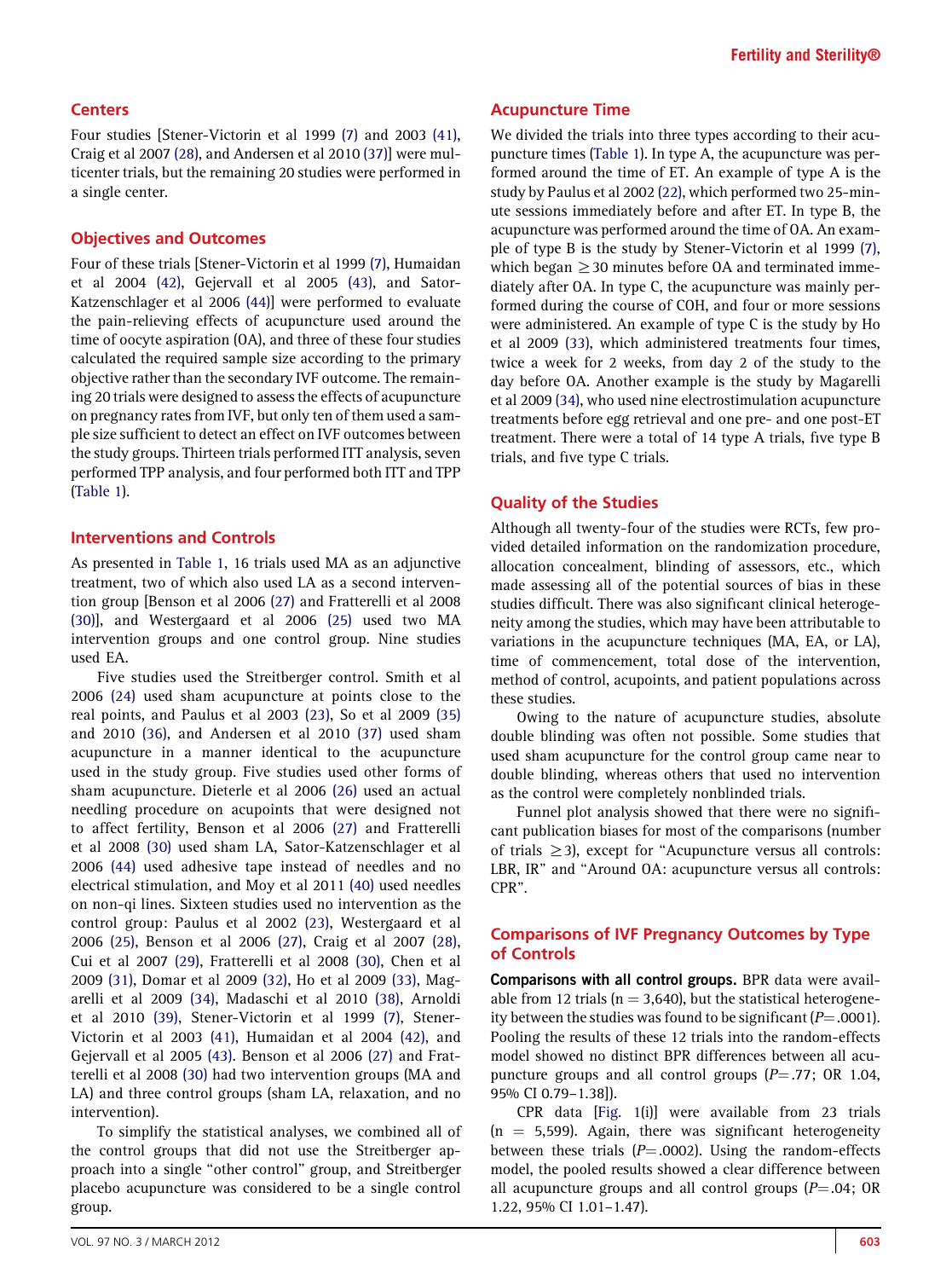## <span id="page-5-0"></span>FIGURE 1

#### (i) Acupuncture vs. all controls

CPR

|                                                                                                              | acupuncture   |      | Control        |      |                                  | <b>Odds Ratio</b>   | <b>Odds Ratio</b>                                                                |
|--------------------------------------------------------------------------------------------------------------|---------------|------|----------------|------|----------------------------------|---------------------|----------------------------------------------------------------------------------|
| <b>Study or Subgroup</b>                                                                                     | <b>Events</b> |      |                |      | <b>Total Events Total Weight</b> | M-H. Random. 95% CI | M-H. Random. 95% CI                                                              |
| Paulus WE, 2002                                                                                              | 34            | 80   | 21             | 80   | 4.1%                             | 2.08 [1.07, 4.04]   |                                                                                  |
| Paulus WE, 2003                                                                                              | 43            | 100  | 37             | 100  | 4.8%                             | 1.28 [0.73, 2.26]   |                                                                                  |
| Smith C, 2006                                                                                                | 34            | 110  | 27             | 118  | 4.6%                             | 1.51 [0.84, 2.72]   |                                                                                  |
| Westergaard LG, 2006                                                                                         | 70            | 200  | 21             | 100  | 4.8%                             | 2.03 [1.15, 3.55]   |                                                                                  |
| Dieterle S,2006                                                                                              | 39            | 116  | 17             | 109  | 4.3%                             | 2.74 [1.44, 5.22]   |                                                                                  |
| Benson MR,2006                                                                                               | 54            | 106  | 67             | 152  | 5.3%                             | 1.32 [0.80, 2.17]   |                                                                                  |
| Craig LB, 2007                                                                                               | 21            | 48   | 32             | 46   | 3.1%                             | 0.34 [0.15, 0.79]   |                                                                                  |
| Cuiwei, 2007                                                                                                 | 22            | 47   | 16             | 47   | 3.2%                             | 1.71 [0.74, 3.92]   |                                                                                  |
| Fratterelli JL, 2008                                                                                         | 213           | 402  | 278            | 598  | 7.4%                             | 1.30 [1.01, 1.67]   |                                                                                  |
| Chen J.2009                                                                                                  | 9             | 28   | 6              | 27   | 1.9%                             | 1.66 [0.50, 5.53]   |                                                                                  |
| Domar AD.2009                                                                                                | 24            | 78   | 23             | 68   | 3.9%                             | 0.87 [0.43, 1.74]   |                                                                                  |
| <b>Ho Ming, 2009</b>                                                                                         | 9             | 30   | 4              | 14   | 1.5%                             | 1.07 [0.26, 4.34]   |                                                                                  |
| Magarelli PC,2009                                                                                            | 17            | 34   | 12             | 33   | 2.6%                             | 1.75 [0.66, 4.65]   |                                                                                  |
| So EW, 2009                                                                                                  | 72            | 185  | 91             | 185  | 6.0%                             | 0.66 [0.44, 0.99]   |                                                                                  |
| So EW, 2010                                                                                                  | 41            | 113  | 50             | 113  | 5.1%                             | 0.72 [0.42, 1.22]   |                                                                                  |
| Andersen D,2010                                                                                              | 101           | 314  | 112            | 321  | 6.7%                             | 0.88 [0.64, 1.23]   |                                                                                  |
| Madaschi C,2010                                                                                              | 84            | 208  | 67             | 208  | 6.1%                             | 1.43 [0.95, 2.13]   |                                                                                  |
| Moy 1,2011                                                                                                   | 39            | 86   | 39             | 74   | 4.4%                             | 0.74 [0.40, 1.39]   |                                                                                  |
| Arnoldi M,2010                                                                                               | 22            | 102  | 10             | 102  | 3.3%                             | 2.53 [1.13, 5.66]   |                                                                                  |
| Stener victorin E,99                                                                                         | 28            | 75   | 19             | 74   | 3.9%                             | 1.72 [0.86, 3.48]   |                                                                                  |
| Stener victorin E,03                                                                                         | 43            | 136  | 49             | 138  | 5.3%                             | $0.84$ [0.51, 1.39] |                                                                                  |
| Humaidan P.2004                                                                                              | 46            | 100  | 50             | 100  | 4.9%                             | 0.85 [0.49, 1.48]   |                                                                                  |
| Sator-K SM, 2006                                                                                             | 30            | 64   | $\overline{7}$ | 30   | 2.6%                             | 2.90 [1.09, 7.71]   |                                                                                  |
| <b>Total (95% CI)</b>                                                                                        |               | 2762 |                | 2837 | 100.0%                           | 1.22 [1.01, 1.47]   |                                                                                  |
| <b>Total events</b>                                                                                          | 1095          |      | 1055           |      |                                  |                     |                                                                                  |
| Heterogeneity: Tau <sup>2</sup> = 0.11; Chi <sup>2</sup> = 52.82, df = 22 (P = 0.0002); l <sup>2</sup> = 58% |               |      |                |      |                                  |                     |                                                                                  |
| Test for overall effect: $Z = 2.04$ (P = 0.04)                                                               |               |      |                |      |                                  |                     | 0.5<br>$\overline{2}$<br>0.1 0.2<br>5<br>10<br>Favours treatment Favours control |

#### LBR

|                                                                                                   | acupuncture   |     | Control                   |     |               | <b>Odds Ratio</b>   | <b>Odds Ratio</b>                 |
|---------------------------------------------------------------------------------------------------|---------------|-----|---------------------------|-----|---------------|---------------------|-----------------------------------|
| <b>Study or Subgroup</b>                                                                          | <b>Events</b> |     | <b>Total Events Total</b> |     | <b>Weight</b> | M-H. Random, 95% CI | M-H. Random, 95% CI               |
| Andersen D.2010                                                                                   | 79            | 314 | 96                        | 321 | 21.5%         | $0.79$ [0.56, 1.12] |                                   |
| Madaschi C.2010                                                                                   | 70            | 208 | 57                        | 208 | 20.0%         | 1.34 [0.88, 2.04]   |                                   |
| Magarelli PC,2009                                                                                 | 17            | 34  | 9                         | 33  | 9.2%          | 2.67 [0.96, 7.39]   |                                   |
| So EW.2009                                                                                        | 55            | 185 | 71                        | 185 | 19.7%         | $0.68$ [0.44, 1.05] |                                   |
| So EW.2010                                                                                        | 33            | 113 | 40                        | 113 | 16.8%         | $0.75$ [0.43, 1.32] |                                   |
| Stener victorin E.99                                                                              | 25            | 75  | 13                        | 74  | 12.8%         | 2.35 [1.09, 5.05]   |                                   |
| <b>Total (95% CI)</b>                                                                             |               | 929 |                           | 934 | 100.0%        | 1.09 [0.74, 1.60]   |                                   |
| Total events                                                                                      | 279           |     | 286                       |     |               |                     |                                   |
| Heterogeneity: Tau <sup>2</sup> = 0.15; Chi <sup>2</sup> = 15.95, df = 5 (P = 0.007); $1^2$ = 69% |               |     |                           |     |               |                     |                                   |
| Test for overall effect: $Z = 0.43$ (P = 0.67)                                                    |               |     |                           |     |               |                     | 5<br>0.10.2<br>っ<br>0.5<br>10     |
|                                                                                                   |               |     |                           |     |               |                     | Favours treatment Favours control |



Zheng. Effects of acupuncture on IVF pregnancy rates. Fertil Steril 2012.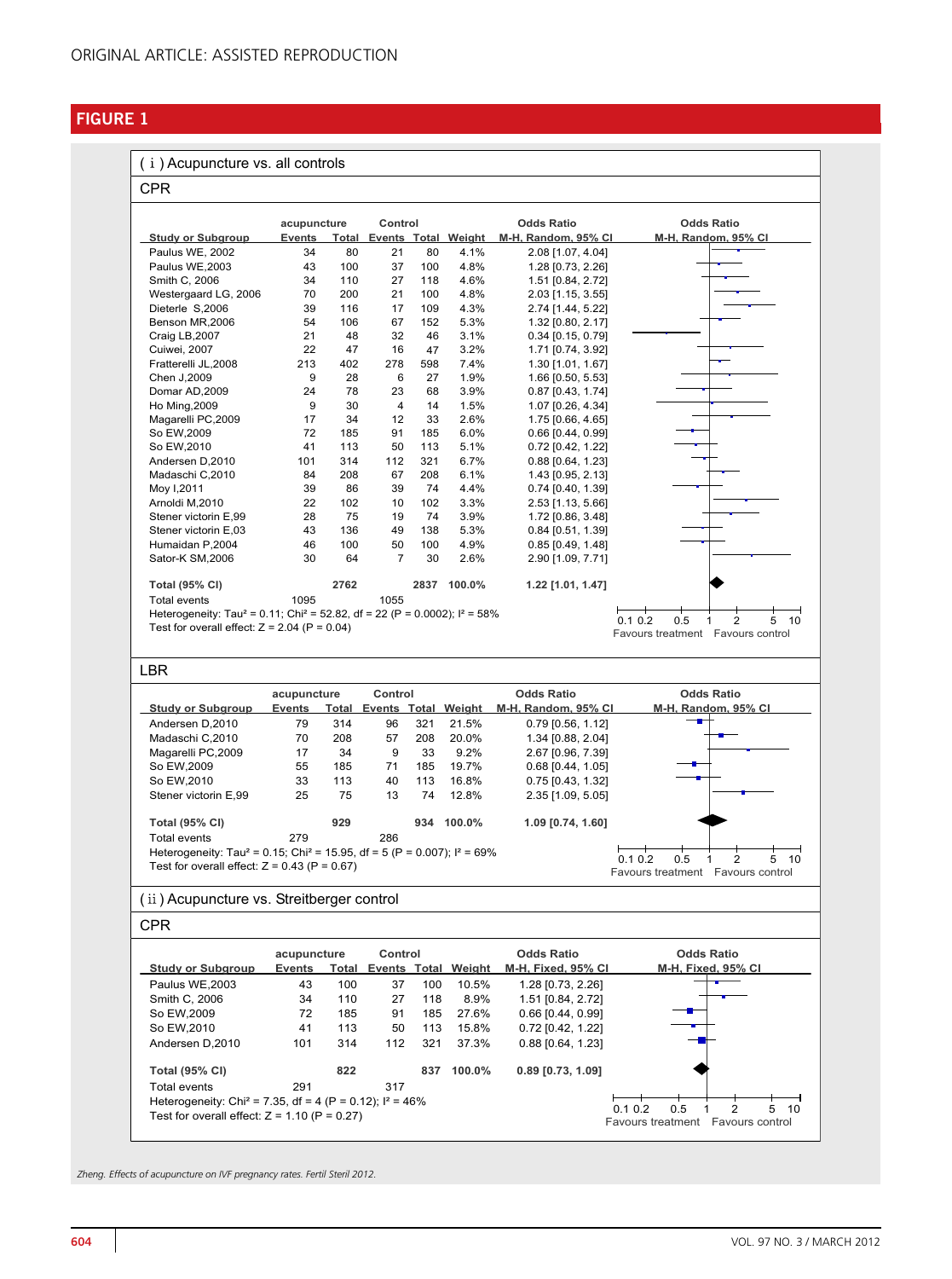## FIGURE 1 Continued

| LBR                                                                                                                       |               |           |                                  |           |              |                                              |                                                                                        |
|---------------------------------------------------------------------------------------------------------------------------|---------------|-----------|----------------------------------|-----------|--------------|----------------------------------------------|----------------------------------------------------------------------------------------|
|                                                                                                                           | acupuncture   |           | Control                          |           |              | <b>Odds Ratio</b>                            | <b>Odds Ratio</b>                                                                      |
| <b>Study or Subgroup</b>                                                                                                  | Events        |           |                                  |           |              | Total Events Total Weight M-H, Fixed, 95% Cl | M-H, Fixed, 95% CI                                                                     |
| So EW.2009                                                                                                                | 55            | 185       | 71                               | 185       | 33.4%        | $0.68$ [0.44, 1.05]                          |                                                                                        |
| So EW, 2010                                                                                                               | 33            | 113       | 40                               | 113       | 19.0%        | 0.75 [0.43, 1.32]                            |                                                                                        |
| Andersen D,2010                                                                                                           | 79            | 314       | 96                               | 321       | 47.6%        | 0.79 [0.56, 1.12]                            |                                                                                        |
| <b>Total (95% CI)</b>                                                                                                     |               | 612       |                                  | 619       | 100.0%       | $0.74$ [0.58, 0.95]                          |                                                                                        |
| <b>Total events</b>                                                                                                       | 167           |           | 207                              |           |              |                                              |                                                                                        |
| Heterogeneity: Chi <sup>2</sup> = 0.27, df = 2 (P = 0.87); $I^2 = 0\%$<br>Test for overall effect: $Z = 2.36$ (P = 0.02)  |               |           |                                  |           |              |                                              | 0.1 0.2<br>0.5<br>$\overline{2}$<br>10<br>5<br>1<br>Favours treatment  Favours control |
| (iii) Acupuncture vs. other controls (non-Streitberger controls)                                                          |               |           |                                  |           |              |                                              |                                                                                        |
| <b>CPR</b>                                                                                                                |               |           |                                  |           |              |                                              |                                                                                        |
|                                                                                                                           | acupuncture   |           | Control                          |           |              | <b>Odds Ratio</b>                            | <b>Odds Ratio</b>                                                                      |
| <b>Study or Subgroup</b>                                                                                                  | <b>Events</b> |           | <b>Total Events Total Weight</b> |           |              | M-H, Random, 95% CI                          | M-H, Random, 95% CI                                                                    |
| Arnoldi M,2010                                                                                                            | 22            | 102       | 10                               | 102       | 4.5%         | 2.53 [1.13, 5.66]                            |                                                                                        |
| Benson MR,2006                                                                                                            | 54            | 106       | 67                               | 152       | 7.4%         | 1.32 [0.80, 2.17]                            |                                                                                        |
| Chen J,2009                                                                                                               | 9             | 28        | 6                                | 27        | 2.5%         | 1.66 [0.50, 5.53]                            |                                                                                        |
| Craig LB, 2007                                                                                                            | 21            | 48        | 32                               | 46        | 4.2%         | $0.34$ [0.15, 0.79]                          |                                                                                        |
| Cuiwei, 2007                                                                                                              | 22<br>39      | 47<br>116 | 16<br>17                         | 47<br>109 | 4.3%<br>5.8% | 1.71 [0.74, 3.92]                            |                                                                                        |
| Dieterle S,2006<br>Domar AD, 2009                                                                                         | 24            | 78        | 23                               | 68        | 5.4%         | 2.74 [1.44, 5.22]<br>0.87 [0.43, 1.74]       |                                                                                        |
| Fratterelli JL, 2008                                                                                                      | 213           | 402       | 278                              | 598       | 10.4%        | 1.30 [1.01, 1.67]                            |                                                                                        |
| <b>Ho Ming, 2009</b>                                                                                                      | 9             | 30        | $\overline{4}$                   | 14        | 2.0%         | 1.07 [0.26, 4.34]                            |                                                                                        |
| Humaidan P,2004                                                                                                           | 46            | 100       | 50                               | 100       | 6.7%         | 0.85 [0.49, 1.48]                            |                                                                                        |
| Madaschi C,2010                                                                                                           | 84            | 208       | 67                               | 208       | 8.6%         | 1.43 [0.95, 2.13]                            |                                                                                        |
| Magarelli PC,2009                                                                                                         | 17            | 34        | 12                               | 33        | 3.5%         | 1.75 [0.66, 4.65]                            |                                                                                        |
| Moy 1,2011                                                                                                                | 39            | 86        | 39                               | 74        | 6.0%         | $0.74$ [0.40, 1.39]                          |                                                                                        |
| Paulus WE, 2002                                                                                                           | 34            | 80        | 21                               | 80        | 5.6%         | 2.08 [1.07, 4.04]                            |                                                                                        |
| Sator-K SM, 2006                                                                                                          | 30            | 64        | $\overline{7}$                   | 30        | 3.5%         | 2.90 [1.09, 7.71]                            |                                                                                        |
| Stener victorin E,03                                                                                                      | 43            | 136       | 49                               | 138       | 7.3%         | 0.84 [0.51, 1.39]                            |                                                                                        |
| Stener victorin E,99                                                                                                      | 28            | 75        | 19                               | 74        | 5.3%         | 1.72 [0.86, 3.48]                            |                                                                                        |
| Westergaard LG, 2006                                                                                                      | 70            | 200       | 21                               | 100       | 6.7%         | 2.03 [1.15, 3.55]                            |                                                                                        |
| <b>Total (95% CI)</b>                                                                                                     |               | 1940      |                                  |           | 2000 100.0%  | 1.34 [1.08, 1.67]                            |                                                                                        |
| <b>Total events</b>                                                                                                       | 804           |           | 738                              |           |              |                                              |                                                                                        |
| Heterogeneity: Tau <sup>2</sup> = 0.10; Chi <sup>2</sup> = 35.49, df = 17 (P = 0.005); l <sup>2</sup> = 52%               |               |           |                                  |           |              |                                              | 5                                                                                      |
| Test for overall effect: $Z = 2.68$ (P = 0.007)                                                                           |               |           |                                  |           |              |                                              | 0.1 0.2<br>0.5<br>2<br>10<br>1<br>Favours treatment  Favours control                   |
| LBR                                                                                                                       |               |           |                                  |           |              |                                              |                                                                                        |
|                                                                                                                           | acupuncture   |           | Control                          |           |              | <b>Odds Ratio</b>                            | <b>Odds Ratio</b>                                                                      |
| <b>Study or Subgroup</b>                                                                                                  | Events        |           |                                  |           |              | Total Events Total Weight M-H, Fixed, 95% CI | <b>M-H, Fixed, 95% CI</b>                                                              |
| Madaschi C,2010                                                                                                           | 70            | 208       | 57                               | 208       | 74.0%        | 1.34 [0.88, 2.04]                            |                                                                                        |
| Magarelli PC,2009                                                                                                         | 17            | 34        | 9                                | 33        | 8.9%         | 2.67 [0.96, 7.39]                            |                                                                                        |
| Stener victorin E,99                                                                                                      | 25            | 75        | 13                               | 74        | 17.1%        | 2.35 [1.09, 5.05]                            |                                                                                        |
| <b>Total (95% CI)</b>                                                                                                     |               | 317       |                                  |           | 315 100.0%   | 1.63 [1.16, 2.30]                            |                                                                                        |
| <b>Total events</b>                                                                                                       | 112           |           | 79                               |           |              |                                              |                                                                                        |
| Heterogeneity: Chi <sup>2</sup> = 2.58, df = 2 (P = 0.28); $I^2$ = 22%<br>Test for overall effect: $Z = 2.80$ (P = 0.005) |               |           |                                  |           |              |                                              | 0.1 0.2<br>0.5<br>$\overline{2}$<br>5<br>10<br>Favours treatment  Favours control      |

Forest plots of IVF outcomes compared by types of control. CPR = clinical pregnancy rate; LBR = live birth rate. Zheng. Effects of acupuncture on IVF pregnancy rates. Fertil Steril 2012.

OPR data were available from 8 trials ( $n = 3,258$ ), and the results of the meta-analysis did not show a significant difference between all acupuncture groups and all control groups (P¼.64; OR 1.07, 95% CI 0.81–1.42).

There were also no significant LBR [[Fig. 1](#page-5-0)(i)], IR, and MR differences between all acupuncture groups and all control groups (LBR: 6 trials;  $n = 1,863$ ;  $P = .67$ ; OR 1.09, 95% CI 0.74–1.60; IR: 8 trials;  $n = 4,000$ ;  $P = 0.37$ , OR 1.15, 95% CI 0.85–1.55; MR: 8 trials;  $n = 720$ ;  $P = .70$ ; OR 1.09, 95% CI 0.71–1.66).

Comparisons with Streitberger control. The pooled BPR, LBR, and IR results from only those studies that used the Streitberger control showed consistently significant comparisons with the respective intervention groups (BPR: 3 trials;  $n = 1,231$ ;  $P = .004$ ; OR 0.72, 95% CI 0.57-0.90;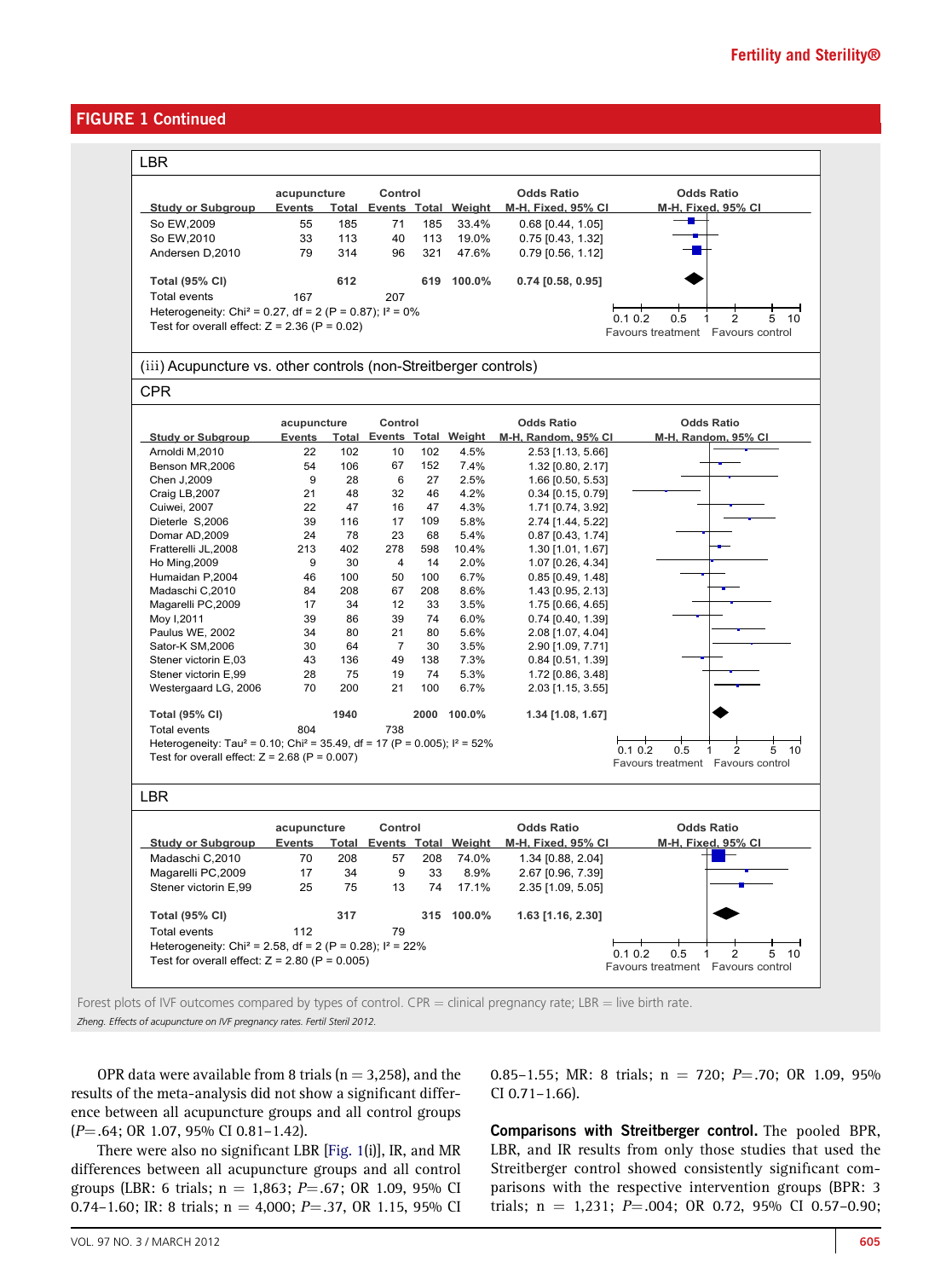LBR: 3 trials;  $n = 1,231$ ;  $P = .02$ ; OR 0.74, 95% CI 0.58-0.95; IR: 3 trials;  $n = 2,015$ ;  $P = .04$ ; OR 0.82, 95% CI 0.67–0.99).

The remaining IVF outcomes (CPR, OPR, and MR) showed no significant differences between the acupuncture groups and the Streitberger controls (CPR: 5 trials;  $n = 1,659$ ;  $P = .27$ ; OR 0.89, 95% CI 0.73–1.09; OPR: 4 trials; n = 1,459;  $P = .09$ ; OR 0.82, 95% CI 0.66-1.03; MR: 3 trials; n = 315; P = .97; OR 0.99, 95% CI 0.54-1.81). The CPR and LBR results are shown in [Figure 1](#page-5-0)(ii).

Comparisons with other controls. The pooled CPR, OPR, LBR, and IR results from the other (non-Streitberger) control groups were significantly lower than those from the respective intervention groups [CPR: 18 studies;  $n = 3.940$ ;  $P = .007$ ; OR 1.34, 95% CI 1.08-1.67; OPR: 4 studies; n = 1,799; P=.04; OR 1.23, 95% CI 1.01-1.51; LBR: 3 studies;  $n = 632$ ; P=.005; OR 1.63, 95% CI 1.16-2.30; IR: 5 studies;  $n = 1,985; P = .04; OR 1.57, 95% CI 1.01-2.44; Fig. 1(iii)].$  $n = 1,985; P = .04; OR 1.57, 95% CI 1.01-2.44; Fig. 1(iii)].$  $n = 1,985; P = .04; OR 1.57, 95% CI 1.01-2.44; Fig. 1(iii)].$ The pooled BPR and MR results showed no significant differences between the respective acupuncture groups and the other control groups (BPR: 9 trials;  $n = 2,409$ ;  $P = .18$ ; OR 1.25, 95% CI 0.90-1.72; MR: 5 trials;  $n = 405$ ;  $P = .57$ ; OR 1.19, 95% CI 0.65–2.17).

Owing to the controversy over whether LA should be included in the acupuncture group, we performed the analysis with the exclusion of the LA and the sham LA groups from Benson et al 2006 [\(27\)](#page-11-0) and Fratterelli et al 2008 [\(30\)](#page-11-0); the statistical significance did not change, however. Similarly, the results changed only slightly when we excluded the two studies that were not published in English [Cui et al 2007 [\(29\)](#page-11-0) and Chen et al 2009 [\(31\)\]](#page-11-0).

## Comparisons of IVF Pregnancy Outcomes by Different Acupuncture Times and Controls

Around the time of ET. The pooled BPR, CPR, OPR, LBR, IR, and MR results from the studies in which acupuncture was performed around the time of ET showed no significant differences between all acupuncture groups and all control groups [BPR: 10 studies;  $n = 3,414$ ;  $P = .82$ ; CPR: 14 studies;  $n = 4,418$ ,  $P = .32$ ; OPR: 7 studies;  $n = 2,984$ ;  $P = .51$ ; LBR: 4 studies;  $n = 1,647, P = .18$ ; IR: 5 studies;  $n = 3,176; P = .88$ ; MR: 6 studies;  $n = 613$ ;  $P = .64$ ; [Fig. 2](#page-8-0)(i)].

The BPR, LBR [[Fig. 2](#page-8-0) (ii)], and IR were significantly lower in the acupuncture groups than in the Streitberger controls (BPR: 3 studies;  $n = 1,231$ ;  $P = .004$ ; OR 0.72, 95% CI 0.57– 0.90; LBR: 3 studies;  $n = 1,231$ ;  $P = .02$ ; OR 0.74, 95% CI 0.58–0.95; IR: 3 studies;  $n = 2,015$ ;  $P = .04$ ; OR 0.82, 95% CI 0.67–0.99). The pooled CPR [[Fig. 2\(](#page-8-0)ii)], OPR, and MR results showed no differences between the acupuncture groups and the Streitberger controls (CPR: 5 studies;  $n = 1,659$ ;  $P = .27$ ; OPR: 4 studies;  $n = 1,459$ ;  $P = .09$ ; MR: 3 studies;  $n = 315$ ;  $P = .97$ ).

The pooled OPR results from the acupuncture groups were significantly higher than those from the other (non-Streitberger) control groups (3 studies;  $n = 1.525$ ;  $P = .01$ ;  $OR = 1.33$ , 95% CI 1.06–1.66). The other outcomes did not differ significantly between the acupuncture groups and the other controls [BPR: 7 studies; n = 2,183; P = .2; CPR: 9 studies; n = 2,759; P = .1; LBR: 1 studies;  $n = 416$ ;  $P = .17$ ; IR: 2 studies;  $n = 1161$ ;  $P = .21$ ; MR: 3 studies; n = 298; P = .45; [Fig. 2](#page-8-0)(iii)].

Around the time of OA. The pooled BPR, CPR, OPR, LBR, IR, and MR results from the studies in which acupuncture was performed around the time of OA showed no significant differences between all acupuncture groups and all control groups (all controls  $=$  other controls, because there was no Streitberger control around the time of OA): BPR: 1 study;  $n =$ 159; P = .64; CPR: 4 studies;  $n = 717$ ; P = .48; OPR: 1 study;  $n = 274$ ;  $P = .47$ ; LBR: 1 study;  $n = 142$ ,  $P = .06$ ; IR: 2 studies;  $n = 729$ ; P=.34; MR: 1 study;  $n = 92$ ; P=.81; Fig. 2(iv).

During the time of COH. The pooled BPR results were significantly higher in the acupuncture group than in the controls  $(2 \text{ studies}; n = 271; P=.02; OR 2.07, 95% CI 1.12-3.82).$ The CPR, LBR, and IR results tended to be higher, although the differences did not reach statistical significance [CPR: 4 studies; n = 260; P=.08; LBR: 1 study; n = 67; P=.06; IR: 1 study;  $n = 95$ ;  $P = .06$ ; MR: 1 study;  $n = 15$ ;  $P = .52$ ; Fig. 2(v)].

All of the results presented above are based on the ITT analyses; the results of TPP analyses were similar to those of the ITT analyses.

#### Side Effects

There were no significant differences between the acupuncture and control groups in the various MR comparisons. None of the 24 trials reported evidence of ovarian hyperstimulation or of any treatment side effects.

#### **DISCUSSION**

#### Summary of Results

The quantity of trials included in this review was substantially higher than the quantity included in earlier reviews. Compared with earlier reviews, we added ten studies; one had positive results [Magarelli et al 2009 [\(34\)](#page-12-0)], and nine had negative results [Cui et al 2007 [\(29\),](#page-11-0) Fratterelli et al 2008 [\(30\),](#page-11-0) Chen et al 2009 [\(31\),](#page-11-0) Ho et al 2009 [\(33\)](#page-12-0), So et al 2010 [\(36\)](#page-12-0), Andersen et al 2010 [\(37\),](#page-12-0) Madaschi et al 2010 [\(38\)](#page-12-0), Arnoldi et al 2010 [\(39\),](#page-12-0) and Moy et al 2011 [\(40\)](#page-12-0)]. Therefore, the results of the present meta-analyses differ from the earlier meta-analyses.

In general, the results showed that the pooled CPR from all of the acupuncture groups was significantly higher than that from all of the control groups  $(P=.04)$ . The difference was more obvious when the studies that used the Streitberger control were not considered  $(P=.007)$ . The difference in LBR between the acupuncture and the other control groups was also obvious when the studies using the Streitberger control were excluded. Similarly, the LBR results were close to significant when the acupuncture was performed around the time of OA or COH and the underlying effect of the Streitberger control was excluded. However, this result needs further confirmation, because the number of trials in which the acupuncture was administered around the time of OA or COH was comparatively small, which limited the statistical significance.

The Streitberger needle is not fixed inside the copper handle. Its tip is blunt, and a pricking sensation, simulating the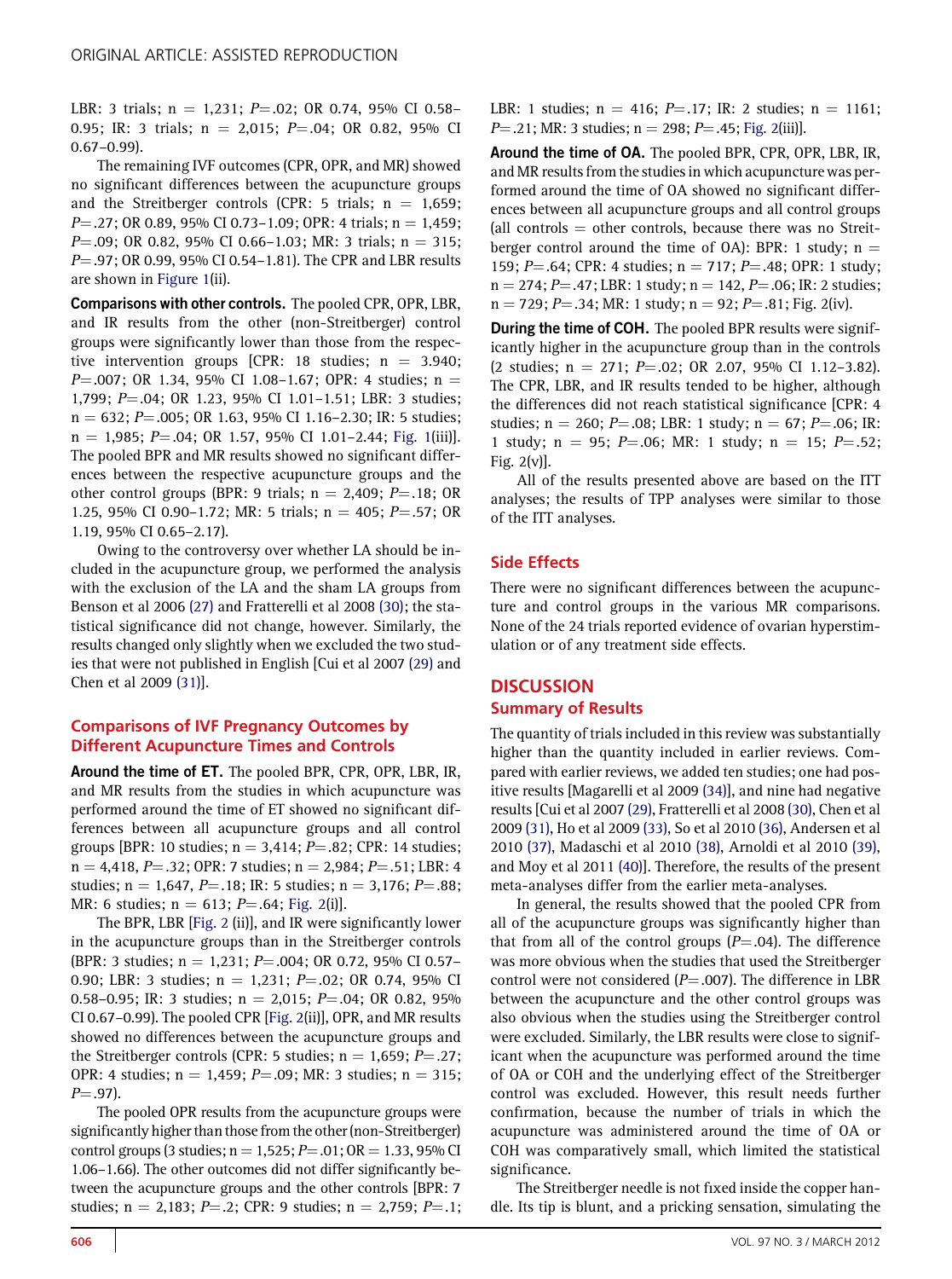# <span id="page-8-0"></span>FIGURE 2

|                                                                                                                                                                                                                             | acupuncture   |      | Control |     |                                  | <b>Odds Ratio</b>                             | <b>Odds Ratio</b>                                                    |
|-----------------------------------------------------------------------------------------------------------------------------------------------------------------------------------------------------------------------------|---------------|------|---------|-----|----------------------------------|-----------------------------------------------|----------------------------------------------------------------------|
| <b>Study or Subgroup</b>                                                                                                                                                                                                    | Events        |      |         |     |                                  | Total Events Total Weight M-H, Random, 95% Cl | M-H, Random, 95% CI                                                  |
| Paulus WE, 2002                                                                                                                                                                                                             | 34            | 80   | 21      | 80  | 5.9%                             | 2.08 [1.07, 4.04]                             |                                                                      |
| Paulus WE, 2003                                                                                                                                                                                                             | 43            | 100  | 37      | 100 | 6.8%                             | 1.28 [0.73, 2.26]                             |                                                                      |
| Smith C, 2006                                                                                                                                                                                                               | 34            | 110  | 31      | 118 | 6.7%                             | 1.26 [0.71, 2.23]                             |                                                                      |
| Westergaard LG, 2006                                                                                                                                                                                                        | 70            | 200  | 21      | 100 | 6.9%                             | 2.03 [1.15, 3.55]                             |                                                                      |
| Dieterle S,2006                                                                                                                                                                                                             | 39            | 116  | 17      | 109 | 6.1%                             | 2.74 [1.44, 5.22]                             |                                                                      |
| Benson MR,2006                                                                                                                                                                                                              | 54            | 106  | 67      | 152 | 7.5%                             | 1.32 [0.80, 2.17]                             |                                                                      |
| Craig LB, 2007                                                                                                                                                                                                              | 21            | 48   | 32      | 46  | 4.5%                             | 0.34 [0.15, 0.79]                             |                                                                      |
| Fratterelli JL, 2008                                                                                                                                                                                                        | 213           | 402  | 278     | 598 | 10.2%                            | 1.30 [1.01, 1.67]                             |                                                                      |
| Domar AD, 2009                                                                                                                                                                                                              | 24            | 78   | 23      | 68  | 5.6%                             | $0.87$ [0.43, 1.74]                           |                                                                      |
| So EW, 2009                                                                                                                                                                                                                 | 72            | 185  | 91      | 185 | 8.4%                             | $0.66$ [0.44, 0.99]                           |                                                                      |
| So EW, 2010                                                                                                                                                                                                                 | 41            | 113  | 50      | 113 | 7.1%                             | 0.72 [0.42, 1.22]                             |                                                                      |
| Andersen D,2010                                                                                                                                                                                                             | 101           | 314  | 112     | 321 | 9.4%                             | $0.88$ [0.64, 1.23]                           |                                                                      |
| Madaschi C,2010                                                                                                                                                                                                             | 84            | 208  | 67      | 208 | 8.6%                             | 1.43 [0.95, 2.13]                             |                                                                      |
| Moy 1,2011                                                                                                                                                                                                                  | 39            | 86   | 39      | 74  | 6.3%                             | 0.74 [0.40, 1.39]                             |                                                                      |
|                                                                                                                                                                                                                             |               |      |         |     |                                  |                                               |                                                                      |
| <b>Total (95% CI)</b>                                                                                                                                                                                                       |               | 2146 |         |     | 2272 100.0%                      | 1.12 [0.89, 1.42]                             |                                                                      |
| <b>Total events</b>                                                                                                                                                                                                         | 869           |      | 886     |     |                                  |                                               |                                                                      |
| Heterogeneity: Tau <sup>2</sup> = 0.12; Chi <sup>2</sup> = 39.14, df = 13 (P = 0.0002); l <sup>2</sup> = 67%                                                                                                                |               |      |         |     |                                  |                                               |                                                                      |
| Test for overall effect: $Z = 1.00$ (P = 0.32)                                                                                                                                                                              |               |      |         |     |                                  |                                               | 0.1 0.2<br>0.5<br>2<br>10<br>5<br>Favours treatment  Favours control |
|                                                                                                                                                                                                                             |               |      |         |     |                                  |                                               |                                                                      |
|                                                                                                                                                                                                                             |               |      |         |     |                                  |                                               |                                                                      |
| <b>LBR</b>                                                                                                                                                                                                                  |               |      |         |     |                                  |                                               |                                                                      |
|                                                                                                                                                                                                                             |               |      |         |     |                                  |                                               |                                                                      |
|                                                                                                                                                                                                                             | acupuncture   |      | Control |     |                                  | <b>Odds Ratio</b>                             | <b>Odds Ratio</b>                                                    |
| <b>Study or Subgroup</b>                                                                                                                                                                                                    | <b>Events</b> |      |         |     |                                  | Total Events Total Weight M-H, Fixed, 95% CI  | <u>M-H, Fixed, 95% CI</u>                                            |
| Andersen D,2010                                                                                                                                                                                                             | 79            | 314  | 96      | 321 | 38.0%                            | $0.79$ [0.56, 1.12]                           |                                                                      |
| Madaschi C,2010                                                                                                                                                                                                             | 70            | 208  | 57      | 208 | 20.2%                            | 1.34 [0.88, 2.04]                             |                                                                      |
| So EW, 2009                                                                                                                                                                                                                 | 55            | 185  | 71      | 185 | 26.7%                            | $0.68$ [0.44, 1.05]                           |                                                                      |
| So EW, 2010                                                                                                                                                                                                                 | 33            | 113  | 40      | 113 | 15.1%                            | 0.75 [0.43, 1.32]                             |                                                                      |
|                                                                                                                                                                                                                             |               |      |         |     |                                  |                                               |                                                                      |
| <b>Total (95% CI)</b>                                                                                                                                                                                                       |               | 820  |         |     | 827 100.0%                       | $0.87$ [0.70, 1.07]                           |                                                                      |
|                                                                                                                                                                                                                             |               |      |         |     |                                  |                                               |                                                                      |
|                                                                                                                                                                                                                             | 237           |      | 264     |     |                                  |                                               |                                                                      |
|                                                                                                                                                                                                                             |               |      |         |     |                                  |                                               |                                                                      |
| <b>Total events</b><br>Heterogeneity: Chi <sup>2</sup> = 5.96, df = 3 (P = 0.11); $I^2$ = 50%<br>Test for overall effect: $Z = 1.34$ (P = 0.18)                                                                             |               |      |         |     |                                  |                                               | 0.1 0.2<br>0.5<br>$\overline{2}$<br>5<br>10<br>1                     |
|                                                                                                                                                                                                                             |               |      |         |     |                                  |                                               | Favours treatment Favours control                                    |
|                                                                                                                                                                                                                             |               |      |         |     |                                  |                                               |                                                                      |
|                                                                                                                                                                                                                             |               |      |         |     |                                  |                                               |                                                                      |
|                                                                                                                                                                                                                             |               |      |         |     |                                  |                                               |                                                                      |
|                                                                                                                                                                                                                             | acupuncture   |      | Control |     |                                  | <b>Odds Ratio</b>                             | <b>Odds Ratio</b>                                                    |
|                                                                                                                                                                                                                             | Events        |      |         |     |                                  | Total Events Total Weight M-H, Fixed, 95% CI  | <b>M-H, Fixed, 95% CI</b>                                            |
|                                                                                                                                                                                                                             | 43            | 100  | 37      | 100 | 10.5%                            | 1.28 [0.73, 2.26]                             |                                                                      |
|                                                                                                                                                                                                                             | 72            | 185  | 91      | 185 | 27.6%                            | $0.66$ [0.44, 0.99]                           |                                                                      |
|                                                                                                                                                                                                                             | 41            | 113  | 50      | 113 | 15.8%                            | 0.72 [0.42, 1.22]                             |                                                                      |
|                                                                                                                                                                                                                             | 101           | 314  | 112     | 321 | 37.3%                            | $0.88$ [0.64, 1.23]                           |                                                                      |
|                                                                                                                                                                                                                             | 34            | 110  | 27      | 118 | 8.9%                             | 1.51 [0.84, 2.72]                             |                                                                      |
|                                                                                                                                                                                                                             |               |      |         |     |                                  |                                               |                                                                      |
|                                                                                                                                                                                                                             |               | 822  |         |     | 837 100.0%                       | 0.89 [0.73, 1.09]                             |                                                                      |
| (ii) Around ET: acupuncture vs. Streitberger control<br><b>CPR</b><br><b>Study or Subgroup</b><br>Paulus WE,2003<br>So EW, 2009<br>So EW, 2010<br>Andersen D,2010<br>Smith C, 2006<br><b>Total (95% CI)</b><br>Total events | 291           |      | 317     |     |                                  |                                               |                                                                      |
|                                                                                                                                                                                                                             |               |      |         |     |                                  |                                               |                                                                      |
|                                                                                                                                                                                                                             |               |      |         |     |                                  |                                               | 0.5<br>0.1 0.2<br>2<br>5<br>10<br>1                                  |
|                                                                                                                                                                                                                             |               |      |         |     |                                  |                                               | Favours treatment  Favours control                                   |
| Heterogeneity: Chi <sup>2</sup> = 7.35, df = 4 (P = 0.12); $I^2$ = 46%<br>Test for overall effect: $Z = 1.10$ (P = 0.27)                                                                                                    |               |      |         |     |                                  |                                               |                                                                      |
|                                                                                                                                                                                                                             |               |      |         |     |                                  |                                               |                                                                      |
|                                                                                                                                                                                                                             |               |      |         |     |                                  |                                               |                                                                      |
|                                                                                                                                                                                                                             | acupuncture   |      | Control |     |                                  | <b>Odds Ratio</b>                             | <b>Odds Ratio</b>                                                    |
|                                                                                                                                                                                                                             | Events        |      |         |     | <b>Total Events Total Weight</b> | <u>M-H, Fixed, 95% CI</u>                     | M-H, Fixed, 95% CI                                                   |
| So EW, 2009                                                                                                                                                                                                                 | 55            | 185  | 71      | 185 | 33.4%                            | $0.68$ [0.44, 1.05]                           | ╍                                                                    |
|                                                                                                                                                                                                                             | 33            | 113  | 40      | 113 | 19.0%                            | 0.75 [0.43, 1.32]                             |                                                                      |
|                                                                                                                                                                                                                             | 79            | 314  | 96      |     |                                  |                                               |                                                                      |
|                                                                                                                                                                                                                             |               |      |         | 321 | 47.6%                            | $0.79$ [0.56, 1.12]                           |                                                                      |
|                                                                                                                                                                                                                             |               |      |         |     |                                  |                                               |                                                                      |
| <b>LBR</b><br><b>Study or Subgroup</b><br>So EW, 2010<br>Andersen D,2010<br><b>Total (95% CI)</b>                                                                                                                           |               | 612  |         |     | 619 100.0%                       | $0.74$ [0.58, 0.95]                           |                                                                      |
| Total events<br>Heterogeneity: Chi <sup>2</sup> = 0.27, df = 2 (P = 0.87); $I^2 = 0\%$                                                                                                                                      | 167           |      | 207     |     |                                  |                                               |                                                                      |

Zheng. Effects of acupuncture on IVF pregnancy rates. Fertil Steril 2012.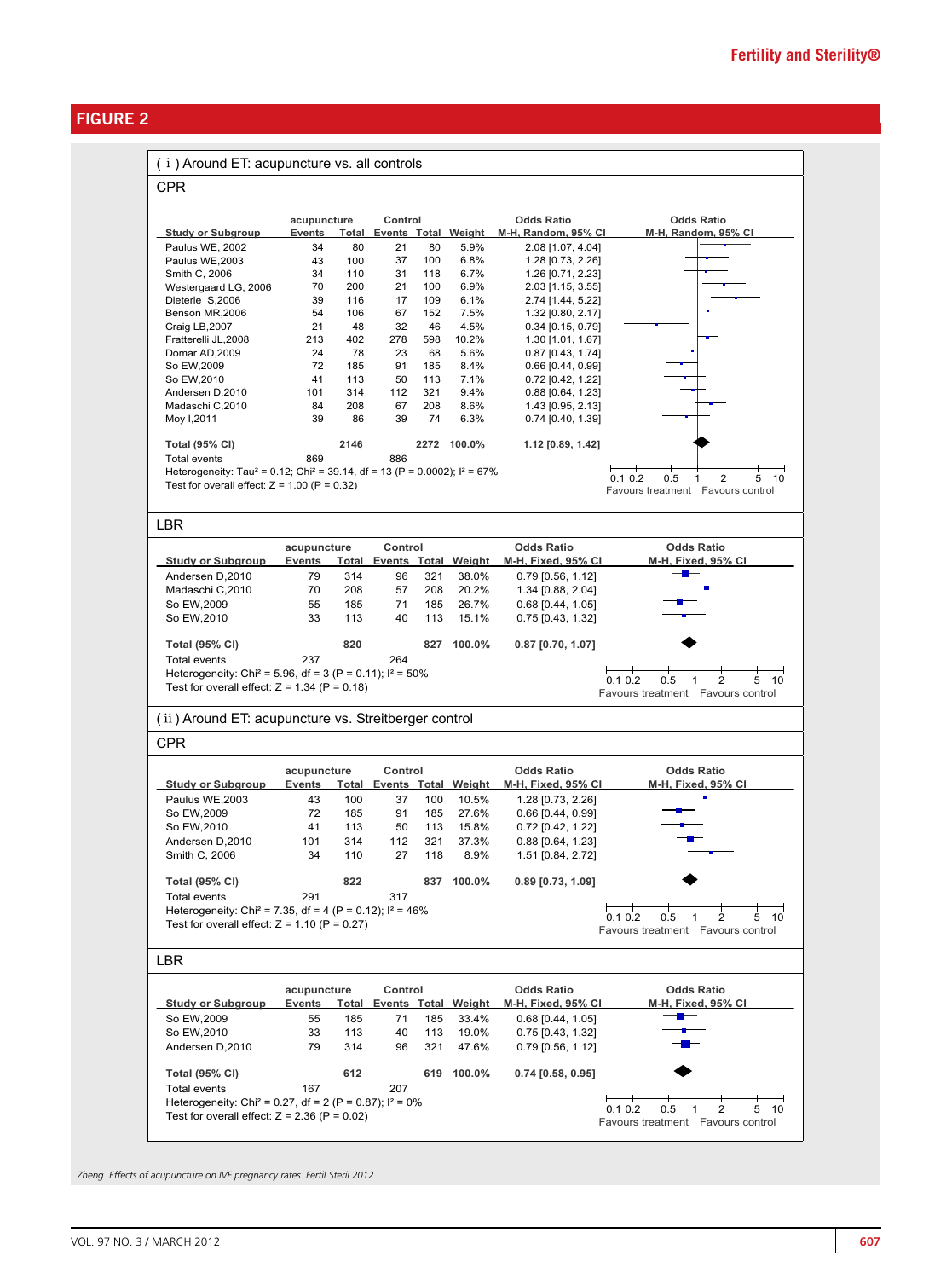## FIGURE 2 Continued



Zheng. Effects of acupuncture on IVF pregnancy rates. Fertil Steril 2012.

puncturing of the skin, is felt by the patient when it touches the skin. The needle moves inside the handle and appears to be shortened. This noninvasive placebo acupuncture has been thought to be the best control for acupuncture studies. Based on the results of this review, however, there are strong

indications that this placebo approach may not be an inert control. Just as the patient cannot feel the pricking sensation if the placebo technique is too mild, the acupressure effect [\(35\)](#page-12-0) cannot be eliminated when the pressure is too heavy. Therefore, the noninvasive placebo needle used in some studies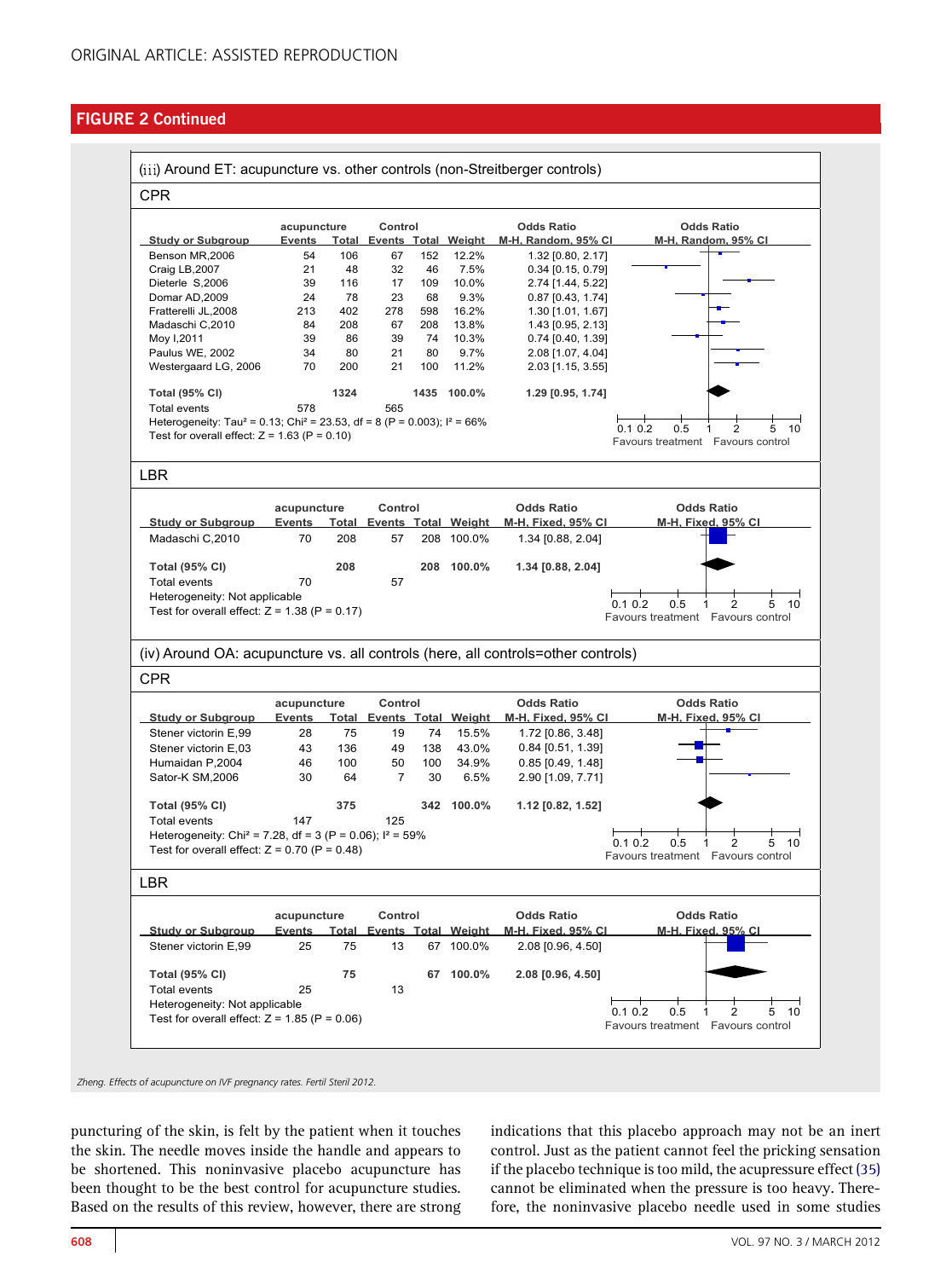## FIGURE 2 Continued

|                                                | acupuncture   |     | Control                                                               |     |           | <b>Odds Ratio</b>  | <b>Odds Ratio</b>                 |
|------------------------------------------------|---------------|-----|-----------------------------------------------------------------------|-----|-----------|--------------------|-----------------------------------|
| <b>Study or Subgroup</b>                       | <b>Events</b> |     | <b>Total Events Total Weight</b>                                      |     |           | M-H, Fixed, 95% CI | M-H, Fixed, 95% CI                |
| Cuiwei, 2007                                   | 22            | 47  | 16                                                                    | 47  | 37.7%     | 1.71 [0.74, 3.92]  |                                   |
| Chen J,2009                                    | 9             | 28  | 6                                                                     | 27  | 18.4%     | 1.66 [0.50, 5.53]  |                                   |
| Ho Ming, 2009                                  | 9             | 30  | 4                                                                     | 14  | 16.9%     | 1.07 [0.26, 4.34]  |                                   |
| Magarelli PC,2009                              | 17            | 34  | 12                                                                    | 33  | 27.0%     | 1.75 [0.66, 4.65]  |                                   |
| <b>Total (95% CI)</b>                          |               | 139 |                                                                       | 121 | 100.0%    | 1.60 [0.95, 2.70]  |                                   |
| Total events                                   | 57            |     | 38                                                                    |     |           |                    |                                   |
| Test for overall effect: $Z = 1.77$ (P = 0.08) |               |     | Heterogeneity: Chi <sup>2</sup> = 0.37, df = 3 (P = 0.95); $1^2$ = 0% |     |           |                    | 0.10.2<br>0.5<br>2<br>10          |
| LBR.                                           |               |     |                                                                       |     |           |                    | Favours treatment Favours control |
|                                                | acupuncture   |     | Control                                                               |     |           | <b>Odds Ratio</b>  | <b>Odds Ratio</b>                 |
| <b>Study or Subgroup</b>                       | <b>Events</b> |     | <b>Total Events Total Weight</b>                                      |     |           | M-H, Fixed, 95% CI | M-H. Fixed. 95% CI                |
| Magarelli PC,2009                              | 17            | 34  | 9                                                                     |     | 33 100.0% | 2.67 [0.96, 7.39]  |                                   |
| <b>Total (95% CI)</b>                          |               | 34  |                                                                       |     | 33 100.0% | 2.67 [0.96, 7.39]  |                                   |
| Total events                                   | 17            |     | 9                                                                     |     |           |                    |                                   |
| Heterogeneity: Not applicable                  |               |     |                                                                       |     |           | 0.10.2             | 0.5<br>$\mathcal{P}$<br>10<br>5   |

Forest plots of IVF outcomes compared by different acupuncture times and controls. CPR  $=$  clinical pregnancy rate; LBR  $=$  live birth rate; ET  $=$ embryo transfer; OA  $=$  oocyte aspiration; COH  $=$  controlled ovarian hyperstimulation. Zheng. Effects of acupuncture on IVF pregnancy rates. Fertil Steril 2012.

may have elicited physiologic effects similar to those of acupressure. Why did the acupuncture group have lower LBR odds than the Streitberger control group? On the one hand, it may have been due to the acupressure effect. On the other hand, the minimally invasive stimulation of acupuncture is often accompanied by some degree of discomfort or pain, which may have induced a harmful response. Therefore, the harmful reaction produced by real acupuncture can be avoided by this noninvasive stimulation, and patients may find this treatment more physiologically and psychologically acceptable. Therefore, the Streitberger control group may have had a higher LBR. From this result we can infer that increasing the intensity of the stimulation at acupoints (as occurs in the Streitberger group) in the adjunctive treatment, such as occurs in acupressure and transcutaneous electrostimulation, should be considered. It is likely that better therapeutic effects can be achieved in this manner.

## Study Limitations

There were large heterogeneities among these clinical trials, especially in acupuncture treatment and acupoint selection. Both ancient and modern acupuncture books clearly emphasize that needling at some acupoints, such as Sanyinjiao, Jianjin, and Zhiyin, is not appropriate for pregnant women, because an abortion may result. Therefore, using acupuncture in IVF to improve and increase the pregnancy rate expands traditional acupuncture beyond its original application range. However, the acupuncture times and acupoints in these clinical trials were determined by the acupuncturists based on

their experience, and they were not certain of the curative effect. Different acupuncture schemes may result in different clinical effects. Even slight changes may lead to quite different clinical effects in some trials. In Craig et al 2007 [\(28\)](#page-11-0), for example, the acupuncture scheme was based on one reported by Paulus et al 2002 [\(22\),](#page-11-0) and only two acupoints were added; however, the results of the two studies were contradictory, although the acupuncture sites were different. Of course, the different acupuncture sites may be another influencing factor.

In addition, most of the courses of acupuncture treatment were too short to completely correct infertility states caused by long-term insufficiency or imbalance. Furthermore, the acupuncture programs lacked syndrome differentiation and treatment according to individual characteristics. The mechanisms of acupuncture in infertility treatment have been reported to possibly relate to hormone regulation, increased ovarian and uterine blood flow, inhibited uterine motility, increases in endometrial thickness, and stress reduction [\(45\).](#page-12-0) Therefore, the discrepancies observed in various studies may be due to the specific indications for acupuncture treatment within the study populations not being specified. Some experts have proposed that better therapeutic efficacy can be achieved by performing a more individualized acupuncture program [\(46\)](#page-12-0).

Placebo control is commonly used in clinical trials to exclude psychologic factors. However, it is difficult to establish a reasonable and suitable control in clinical acupuncture research; therefore, various acupuncture effects have been questioned. The Streitberger technique is widely accepted as the most reasonable control method; however, several trials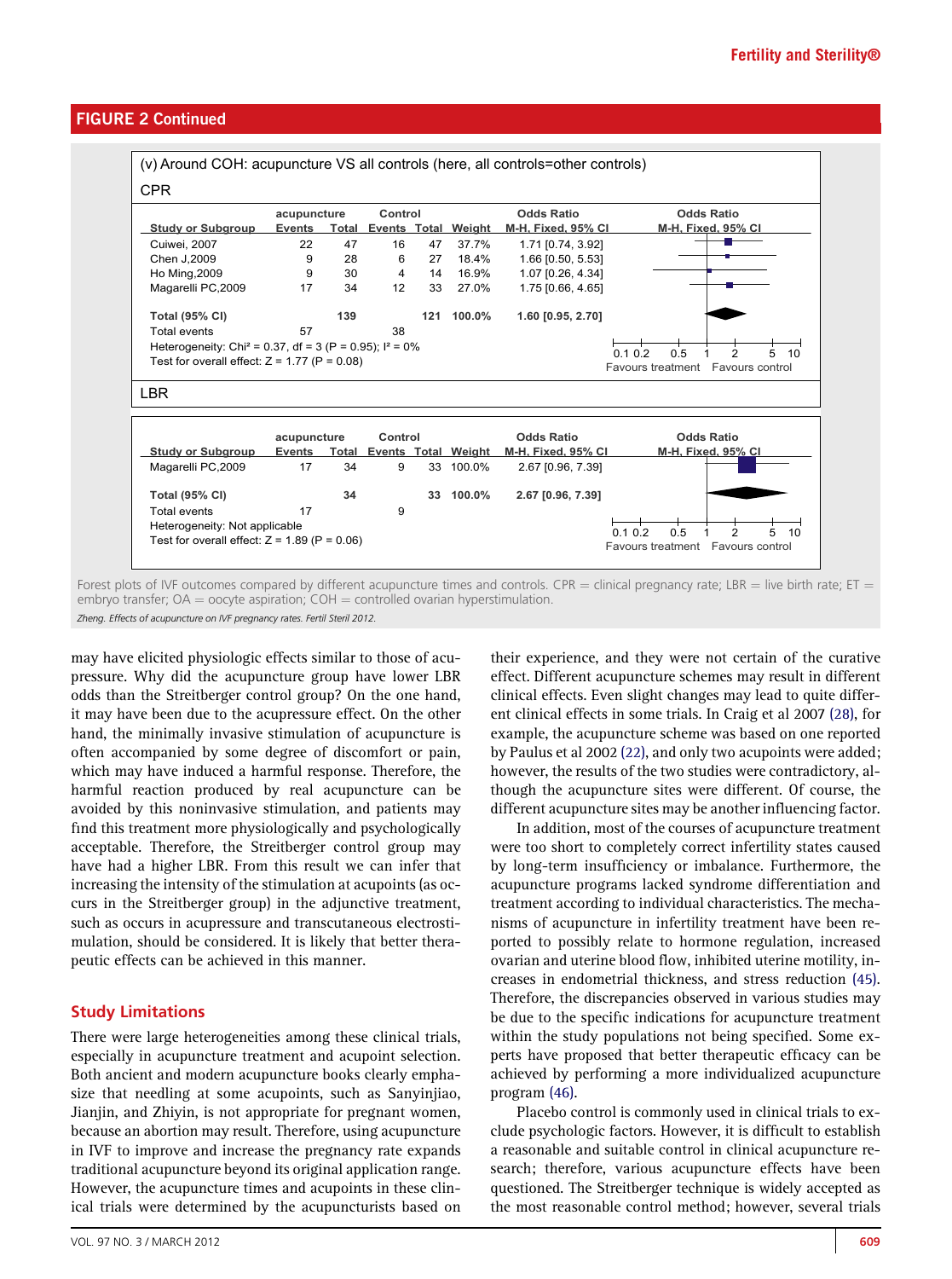<span id="page-11-0"></span>have suggested that this control is not completely inert. If the sham is not an inert placebo but rather an active treatment that may affect the pregnancy outcome, using sham acupuncture as the control may confuse rather than clarify the interpretation of the effects of acupuncture on IVF outcomes [\(47\).](#page-12-0)

Given these peculiarities of acupuncture therapy, there is a controversy concerning the correct acupuncture placebo control group for use in studies of acupuncture in IVF. However, we strongly encourage active exploration of a reasonable and reliable acupuncture control method. Superficial needling in irrelevant acupoints or nonacupoints, which should not influence fertility according to TCM theory, is one of the possibilities.

## **CONCLUSION**

This review indicates that acupuncture improves CPR and LBR among women undergoing IVF based on the results of the studies that do not include the Streitberger control, and that the Streitberger control may not be an inactive control. More positive effects from acupuncture in IVF can be expected if an appropriate control and more individualized acupuncture programs are used. Superficial needling in irrelevant acupoints or nonacupoints is one of the possibilities for control. Appropriate acupuncture times (around the time of COH or OA or through the time of COH to the time of OA), enough treatment courses (at least four sessions) and syndrome differentiation and treatment according to individual characteristics should be strongly considered in the acupuncture programs. We could design several different acupuncture groups in parallel for further observation to optimize the best program.

## **REFERENCES**

- 1. Rosenthal L, Anderson B. Acupuncture and in vitro fertilisation: recent research and clinical guidelines. J Chin Med 2007;(84):28–35.
- 2. Engmann L, DiLuigi A, Schmidt D, Nulsen J, Maier D, Benadiva C. The use of gonadotropin-releasing hormone (GnRH) agonist to induce oocyte maturation after cotreatment with GnRH antagonist in high-risk patients undergoing in vitro fertilization prevents the risk of ovarian hyperstimulation syndrome: a prospective randomized controlled study. Fertil Steril 2008;89:84–91.
- 3. Wang W, Check JH, Liss JR, Choe JK. A matched controlled study to evaluate the efficacy of acupuncture for improving pregnancy rates following in vitro fertilization–embryo transfer. Clin Exp Obstet Gynecol 2007;34:137–8.
- 4. Fisher P, Ward A. Complementary medicine in Europe. BMJ 1994;309(6947): 107–11.
- Thomas KJ, Nicholl JP, Coleman P. Use and expenditure on complementary medicine in England: a population based survey. Complement Ther Med 2001;9:2–11.
- 6. Cheong YC, Hung Yu Ng E, Ledger WL. Acupuncture and assisted conception. Cochrane Database Syst Rev 2009;(4):CD006920.
- 7. Stener-Victorin E, Waldenstrom U, Nilsson L, Wikland M, Janson PO. A prospective randomized study of electro-acupuncture versus alfentanil as anaesthesia during oocyte aspiration in in-vitro fertilization. Hum Reprod 1999;14:2480–4.
- 8. Manheimer E, Zhang G, Udoff L, Haramati A, Langenberg P, Berman BM, et al. RCT: Effects of acupuncture on rates of pregnancy and live birth among women undergoing in vitro fertilisation: systematic review and meta-analysis. BMJ 2008;336(7643):545–9.
- 9. Ng EH, So WS, Gao J, Wong YY, Ho PC. The role of acupuncture in the management of subfertility. Fertil Steril 2008;90:1–13.
- 10. El-Toukhy T, Sunkara SK, Khairy M, Dyer R, Khalaf Y, Coomarasamy A. A systematic review and meta-analysis of acupuncture in in vitro fertilisation. BJOG 2008;115:1203–13.
- 11. Cheong Y, Nardo LG, Rutherford T, Ledger W. Acupuncture and herbal medicine in in vitro fertilisation: a review of the evidence for clinical practice. Hum Fertil (Camb) 2010;13:3–12.
- 12. El-Toukhy T, Khalaf Y. The impact of acupuncture on assisted reproductive technology outcome. Curr Opin Obstet Gynecol 2009;21:240–6.
- 13. Sunkara SK, Coomarasamy A, Khalaf Y, El-Toukhy T. Acupuncture and in vitro fertilization: updated meta-analysis. Hum Reprod 2009;24: 2047–8.
- 14. Stener-Victorin E. Acupuncture in in vitro fertilisation: why do reviews produce contradictory results? Focus Altern Complement Ther 2009;14: 8–11.
- 15. Quintero R. A randomized, controlled, double-blind cross-over study evaluating acupuncture as an adjunct to IVF. Fertil Steril 2004;81(Suppl 3):S11–2.
- 16. Udoff L, Zhang G, Patwardhan S, Wei Z, McClamrock H. The effect of acupuncture on outcomes in in-vitro fertilization (IVF). Fertil Steril 2006;86(Suppl 1):S145.
- 17. Humaidan P, Brock K, Bungum L, Stener-Victorin E. Pain relief during oocyte retrieval—exploring the role of different frequencies of electro-acupuncture. Reprod Biomed Online 2006;13:120–5.
- 18. Moy I, Milad M, Kazer R, Confino E, Barnes R, Zhang J. RCT: effects of acupuncture on pregnancy rates in women undergoing assisted reproductive technologies. Fertil Steril 2008;90(Suppl 1):S106.
- 19. Kong S, Hughes A. Acupuncture as an adjunct to in vitro fertilization: a randomized trial. Med Acupunct 2009;21:179–82.
- 20. Li J, Cui W, Sun W. Effects of electroacupuncture on in vitro fertilization–embryo transfer (IVF-ET) of patients with polycystic ovary syndrome. Chin J Hum Sex 2009;18:28–30.
- 21. Omodei U, Piccioni G, Tombesi S, Dordoni D, Fallo L, Ghilardi F. Effect of acupuncture on rates of pregnancy among women undergoing in vitro fertilization. Fertil Steril 2010;94:S170.
- 22. Paulus WE, Zhang M, Strehler E, El-Danasouri I, Sterzik K. Influence of acupuncture on the pregnancy rate in patients who undergo assisted reproduction therapy. Fertil Steril 2002;77:721–4.
- 23. Paulus WE, Zhang M, Strehler E, Seybold B, Sterzik K. Placebo-controlled trial acupuncture effects in assisted reproductive therapy. Hum Reprod 2003;18: S18.
- 24. Smith C, Coyle M, Norman RJ. Influence of acupuncture stimulation on pregnancy rates for women undergoing embryo transfer. Fertil Steril 2006;85:1352–8.
- 25. Westergaard LG, Mao Q, Krogslund M, Sandrini S, Lenz S, Grinsted J. Acupuncture on the day of embryo transfer significantly improves the reproductive outcome in infertile women: a prospective, randomized trial. Fertil Steril 2006;85:1341–6.
- 26. Dieterle S, Ying G, Hatzmann W, Neuer A. Effect of acupuncture on the outcome of in vitro fertilization and intracytoplasmic sperm injection: a randomized, prospective, controlled clinical study. Fertil Steril 2006;85: 1347–51.
- 27. Benson M, Elkind-Hirsch KE, Theall A, Fong K, Hogan RB, Scott RT. Impact of acupuncture before and after embryo transfer on the outcome of in vitro fertilization cycles: a prospective single blind randomized study. Fertil Steril 2006;86:S135.
- 28. Craig LB, Criniti AR, Hansen KR, Marshall LA, Soules MR. Acupuncture lowers pregnancy rates when performed before and after embryo transfer. Fertil Steril 2007;88(Suppl 1):S40.
- 29. Cui W, Sun W, Liu L, Wen J. Study of the effect of electro-acupuncture treatment on the patients undergomg in vitro-fertilization and embryo transfer. Chin Matern Child Health 2007;22:3403–5.
- 30. Fratterelli JL, Leondires MR, Fong K, Theall A, Locatelli S, Scott RT. Laser acupuncture before and after embryo transfer improves art delivery rates: results of a prospective randomized double-blinded placebo controlled five-armed trial involving 1000 patients. Fertil Steril 2008;90(Suppl 1):S105.
- 31. Chen J, Liu LL, Cui W, Sun W [Effects of electroacupuncture on in vitro fertilization-embryo transfer (IVF-ET) of patients with poor ovarian response]. Zhongguo Zhen Jiu 2009;29:775–9. Chinese.